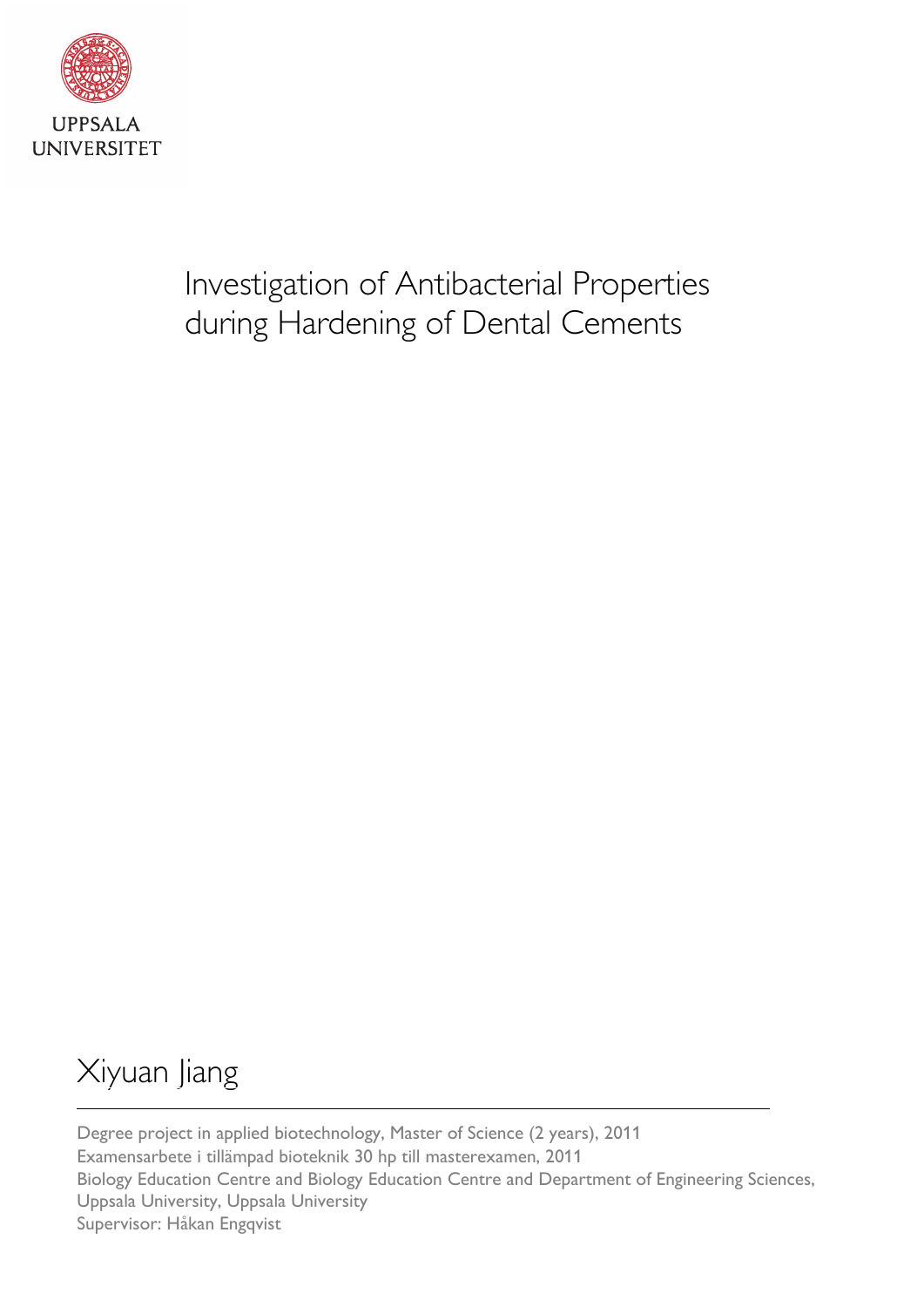## **Contents**

| 1. |      |                                                                                     |  |  |
|----|------|-------------------------------------------------------------------------------------|--|--|
|    | 1.1. |                                                                                     |  |  |
|    | 1.2. | Dental cements studied in investigation ………………………………………………………………………4                |  |  |
|    | 1.3. | Effects on antibacterial properties of dental cements ……………………………………………………………………… 6 |  |  |
|    | 1.4. | Popular assays for evaluating antibacterial properties of dental cements  6         |  |  |
|    | 1.5. |                                                                                     |  |  |
| 2. |      |                                                                                     |  |  |
|    | 2.1. |                                                                                     |  |  |
|    | 2.2. |                                                                                     |  |  |
|    | 2.3. |                                                                                     |  |  |
|    | 2.4. |                                                                                     |  |  |
|    | 2.5. | Antibacterial effects of pH…………………………………………………………………………………………10                     |  |  |
|    | 2.6. |                                                                                     |  |  |
|    | 2.7. |                                                                                     |  |  |
| 3. |      |                                                                                     |  |  |
|    | 3.1. |                                                                                     |  |  |
|    | 3.2. | Antibacterial effects of pH……………………………………………………………………………………15                       |  |  |
|    | 3.3. |                                                                                     |  |  |
| 4. |      |                                                                                     |  |  |
| 5. |      |                                                                                     |  |  |
| 6. |      |                                                                                     |  |  |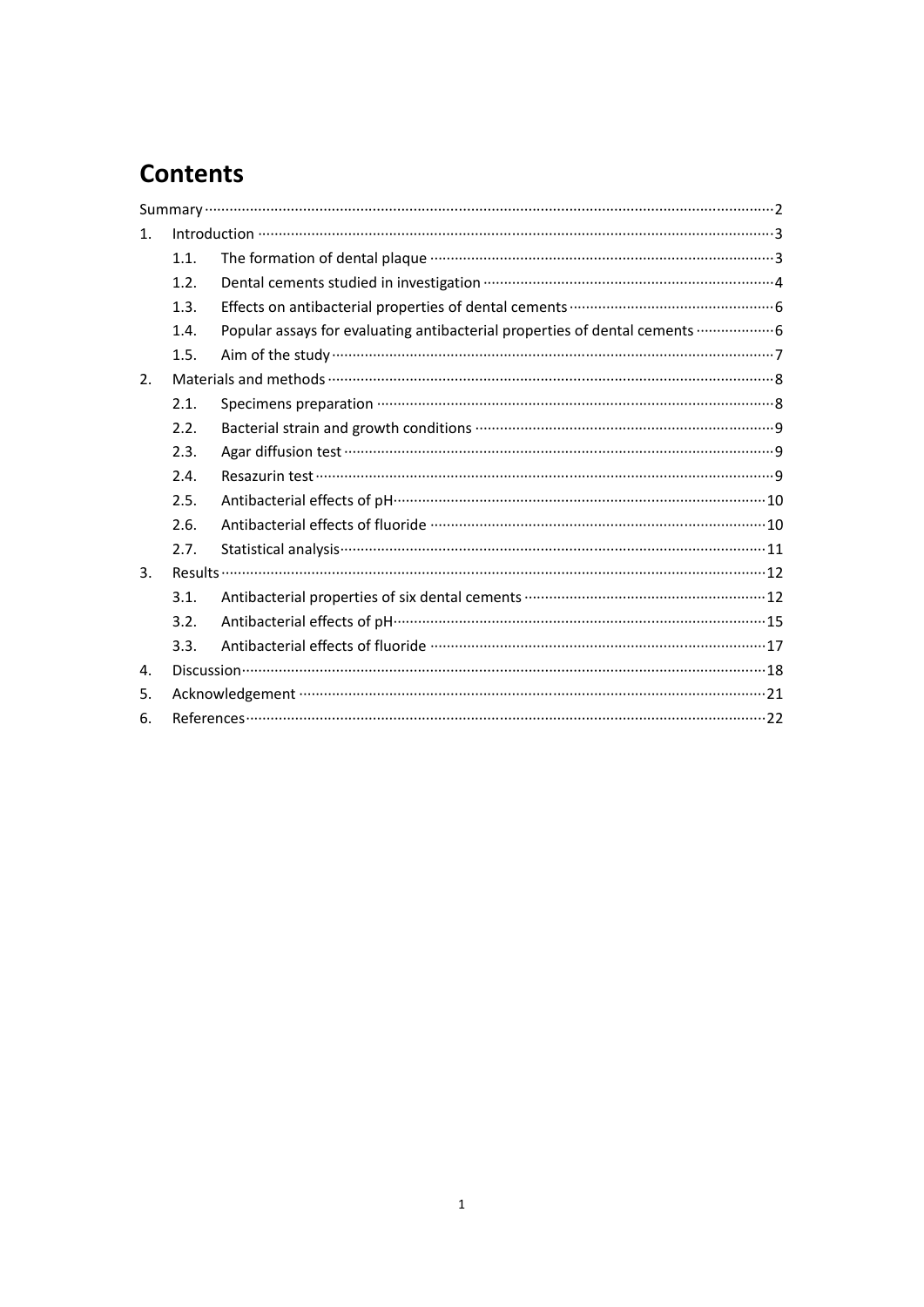## <span id="page-2-0"></span>**Summary**

 Secondary caries is a major cause of revision and replacements of dental materials. There are several species of bacteria which are involved in the formation of secondary caries, where *Streptococcus mutans* is one of the most frequent. Thus, it is quite practical to evaluate the effect on antibacterial activity of dental cements using *Streptococcus mutans*. In this investigation, six different dental cements were evaluated: RelyX<sup>™</sup> Unicem self-adhesive universal resin cement, Ketac<sup>™</sup> Cem Aplicap<sup>TM</sup> glass ionomer luting cement, Harvard zinc phosphate cement, Ceramir<sup>®</sup> Crown & Bridge, Calcium Aluminate and Glass Ionomer cement. Agar Diffusion Test (ADT) and Resazurin Test were used in this study to evaluate the degree of antibacterial properties of the dental cements.

Compared with the control group, the Calcium Aluminate and Ceramir cements demonstrated strongest antibacterial properties in a long period time with the resazurin test ( $P \le 0.05$ ), while the Glass Ionomer Cement exhibited no antibacterial properties. Zinc phosphate and RelyX Unicem show little antibacterial properties. In the agar diffusion test, no antibacterial activity was observed for any of the tested cements, and resazurin test may be a more suitable test than agar diffusion test to evaluate antibacterial properties of dental cements.

The antibacterial properties of dental materials may be attributed to the pH during setting and after maturation, and release of ions, such as fluoride ions. During this study, antibacterial effects of different pH and different concentration of fluoride were also investigated. The changing of pH value during and after setting of dental cements and the release of fluoride ions from cements contribute to the antibacterial properties, and these effects are used to try to explain antibacterial properties of each dental material.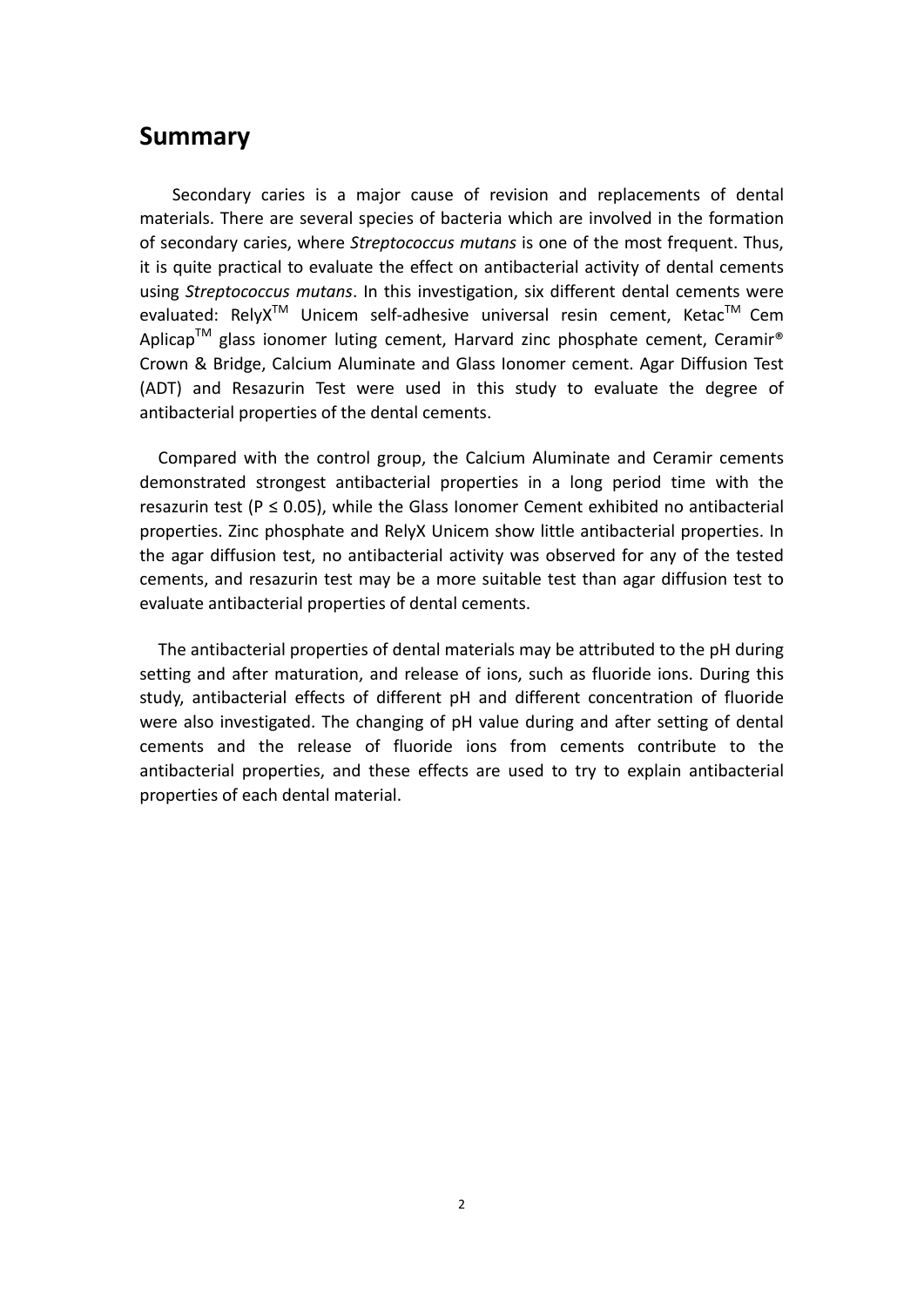## <span id="page-3-0"></span>**1. Introduction**

Prosthetic dentistry is the dental specialty including restoration or replacement of teeth, such as crowns, bridges and dentures. Due to the rapidly growing amount of elderly people in the world, prosthetic dentistry is increasing in importance. Thus dental cements are widely used in dental and orthodontic applications to cement materials and obtain a functional unit in the mouth. For ideal dental cements, several properties are desired, such as low solubility, low viscosity, high bond strength to various dental materials, high compressive and tensile strength, anticariogenic activity, etc (1). The present dental cements originate from resins, hybrids and the ceramic classes of materials. One main design difficulty with dental cements is their environment as a bond between two rigid materials or one prosthetic material and dentine. A bond should last for many years under high loads, moist and attacked by bacteria.

#### **1.1. The formation of dental plaque**

The bacterial pressure in the oral cavity is high and the risk of plaque formation and subsequent caries is constantly a risk for patients. With dental treatments, secondary caries is a major cause of revision and replacements of dental materials. The environment of the oral cavity is quite complicated, and there are numerous species of micro-organisms that co-exist in the oral cavity, which provides a condition for micro-organisms to survive and proliferate (2). The bacteria in the oral cavity are involved in the development of many oral diseases such as demineralization process of marginal enamel and dentin and secondary caries (3). Secondary caries is one of the most important factors to affect the longevity of dental cements (4). There are several species of bacteria isolated from dental plaque, such as *Lactobacilli*, *Streptococcus mutans*, *Streptococcus sobrinus*, etc (5), which may induce the formation of secondary caries. *Streptococcus mutans* is one of the most frequent bacteria involved in dental caries (4). These cariogenic bacteria could degrade fermentable carbohydrates to acids to demineralise tooth tissue (6). Thus, it is quite practical to evaluate the antibacterial activity of dental cements with these bacteria, and the ability of dental cements to inhibit the formation of secondary caries (4).

In general the starting points for bacterial colonization are irregularities on dental surfaces. These irregular surfaces give high resistance to shear forces and bacteria can proliferate (2). After placement of a dental material on or in a tooth, depending on application there is always a risk of microleakage to occur between material and tooth substance. This is a common clinical phenomenon and happens more or less with all materials (6). For instance, the polymerization shrinkage of dental cements based on resins during hardening may lead to gap formation between the tooth‐cement interface, and oral fluids, ions, some molecules and bacteria could penetrate into this gap (6) (7). The gaps between the material and teeth are easy for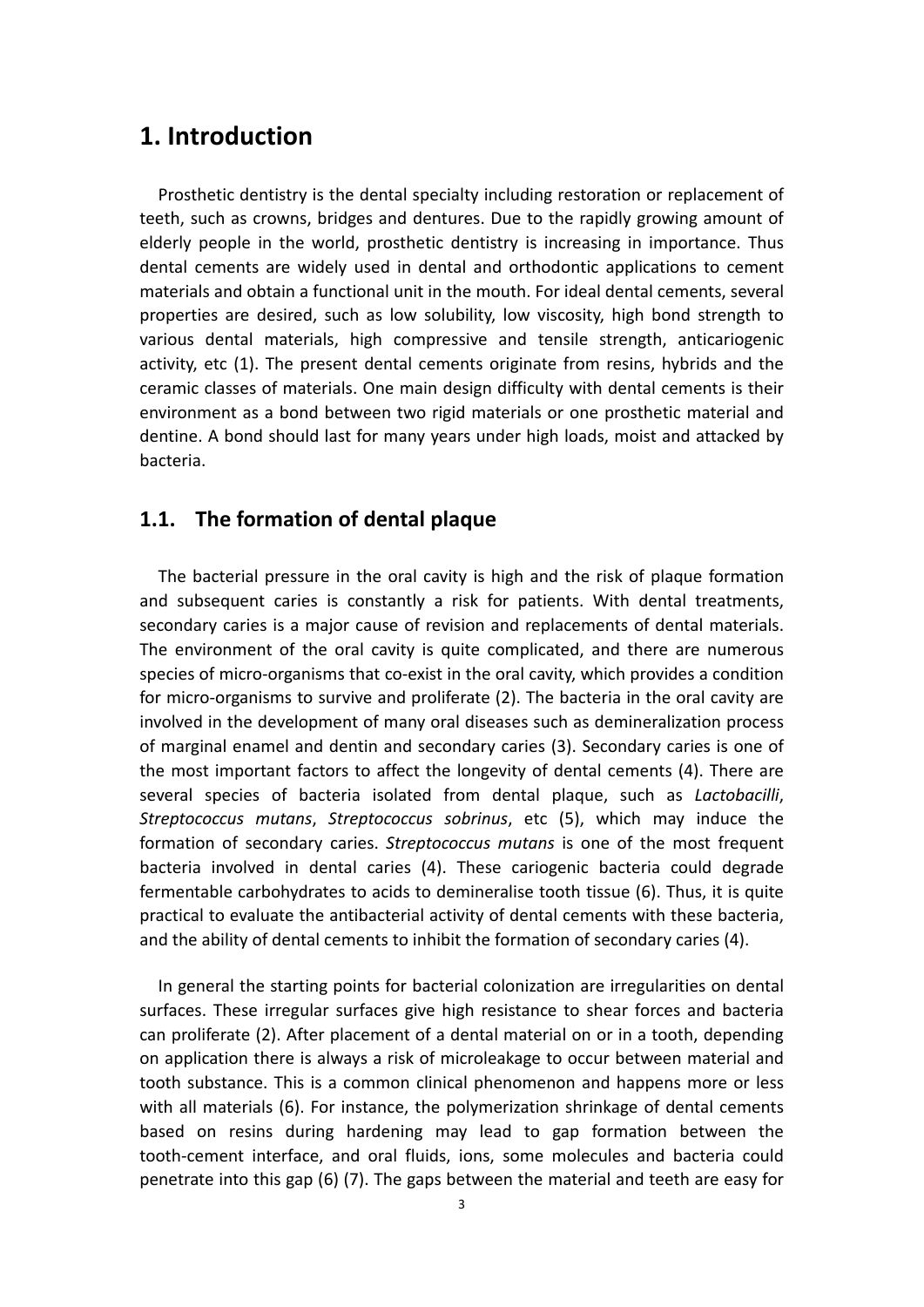<span id="page-4-0"></span>oral micro‐organisms to colonize and the shortage of mechanical disturbance and oxygen favors the growth of anaerobic *Streptococcus mutans* (8). Then dental plaque is formed, and followed by secondary caries. Thus antibacterial properties may be a very important characteristic of dental cement.

### **1.2. Dental cements studied in investigation**

There are several different cements used in the clinical practice such as resins, glass ionomers, zinc phosphates, ceramics, and hybrids. In this investigation, antibacterial properties of 6 different dental cements has been evaluated; Rely $X^{TM}$ Unicem self-adhesive universal resin cement (manufactured by 3M ESPE), Ketac™ Cem Aplicap™ glass ionomer luting cement (manufactured by 3M ESPE), Harvard zinc phosphate cement (manufactured by HARVARD Dental International GmbH), Ceramir® Crown & Bridge (manufactured by Doxa Dental AB), Calcium Aluminate and Glass Ionomer cement (supplied by Doxa Dental AB), see Table 1.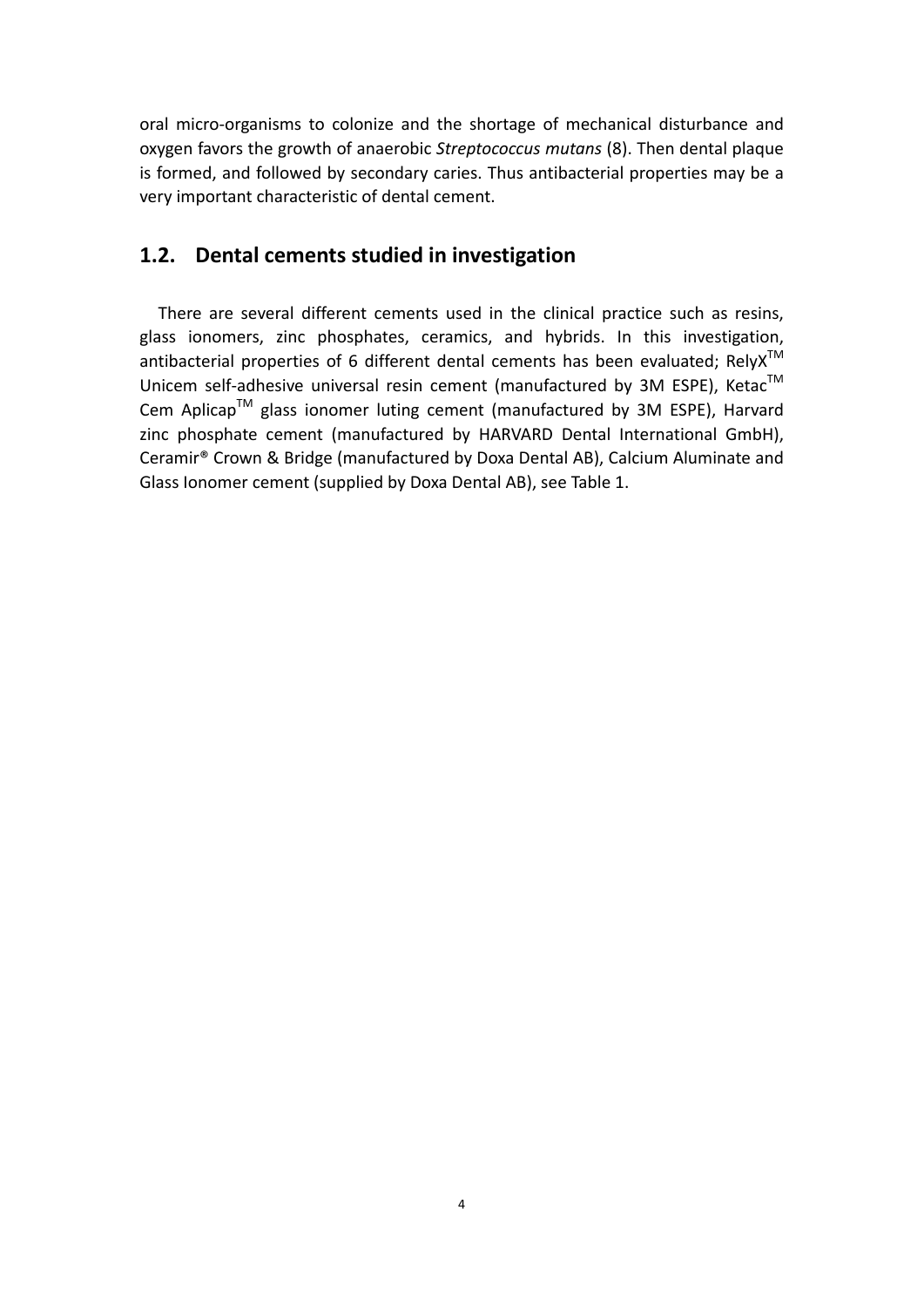|                                                           | <b>Powder</b>                                                                                                                    | <b>Liquid</b>                                                                                                                             | <b>Type</b>            | <b>Supplier</b>          | $P/L$ ratio <sup>1</sup> |
|-----------------------------------------------------------|----------------------------------------------------------------------------------------------------------------------------------|-------------------------------------------------------------------------------------------------------------------------------------------|------------------------|--------------------------|--------------------------|
| <b>RelyX<sup>™</sup> Unicem</b><br>(RelyX)                | Alkaline fillers,<br>silanated fillers,<br>initiator<br>components,<br>pigments                                                  | Methacrylate<br>monomers<br>containing<br>phosphoric acid<br>groups,<br>methacrylate<br>monomers, initiator<br>components,<br>stabilizers | <b>Resin</b><br>cement | <b>3M ESPE</b>           | In<br>capsules           |
| Ketac <sup>™</sup> Cem<br>Aplicap™<br>(Ketac)             | Glass powder,<br>pigments                                                                                                        | Polycarboxylic acid,<br>tartaric acid, water,<br>conservation agents                                                                      | Glass<br>ionomer       | <b>3M ESPE</b>           | In.<br>capsules          |
| <b>Harvard zinc</b><br>phosphate<br>cement<br>(Zinc)      | Zinc oxide,<br>magnesium<br>oxide                                                                                                | o-phosphoric acid                                                                                                                         | Zinc<br>phosphate      | <b>Harvard</b><br>Cement | 3/2                      |
| <b>Ceramir<sup>®</sup> Crown</b><br>& Bridge<br>(Ceramir) | Calcium<br>aluminate,<br>strontium<br>fluoride,<br>polyacrylic acid,<br>tartaric acid,<br>strontium<br>alumino<br>fluoride glass | Water, accelerators                                                                                                                       | <b>BioCeramic</b>      | Doxa<br>Dental           | 3.2/1                    |
| <b>Calcium</b><br><b>Aluminate</b><br>(CA)                | Calcium<br>Aluminate                                                                                                             | Water, accelerators                                                                                                                       | <b>BioCeramic</b>      | <b>Doxa</b><br>Dental    | 2.5/1                    |
| <b>Glass Ionomer</b><br>cement<br>(GIC)                   | Poly acrylic<br>acid, tartaric<br>acid, strontium<br>alumino<br>fluoride glass,<br>strontium<br>fluoride                         | Water                                                                                                                                     | Glass<br>ionomer       | <b>Doxa</b><br>Dental    | 3.2/1                    |

**Table 1. Compositions of all the dental cements used in this investigation**

**1 P/L ratio stands for the ratio of power and liquid when mixing**.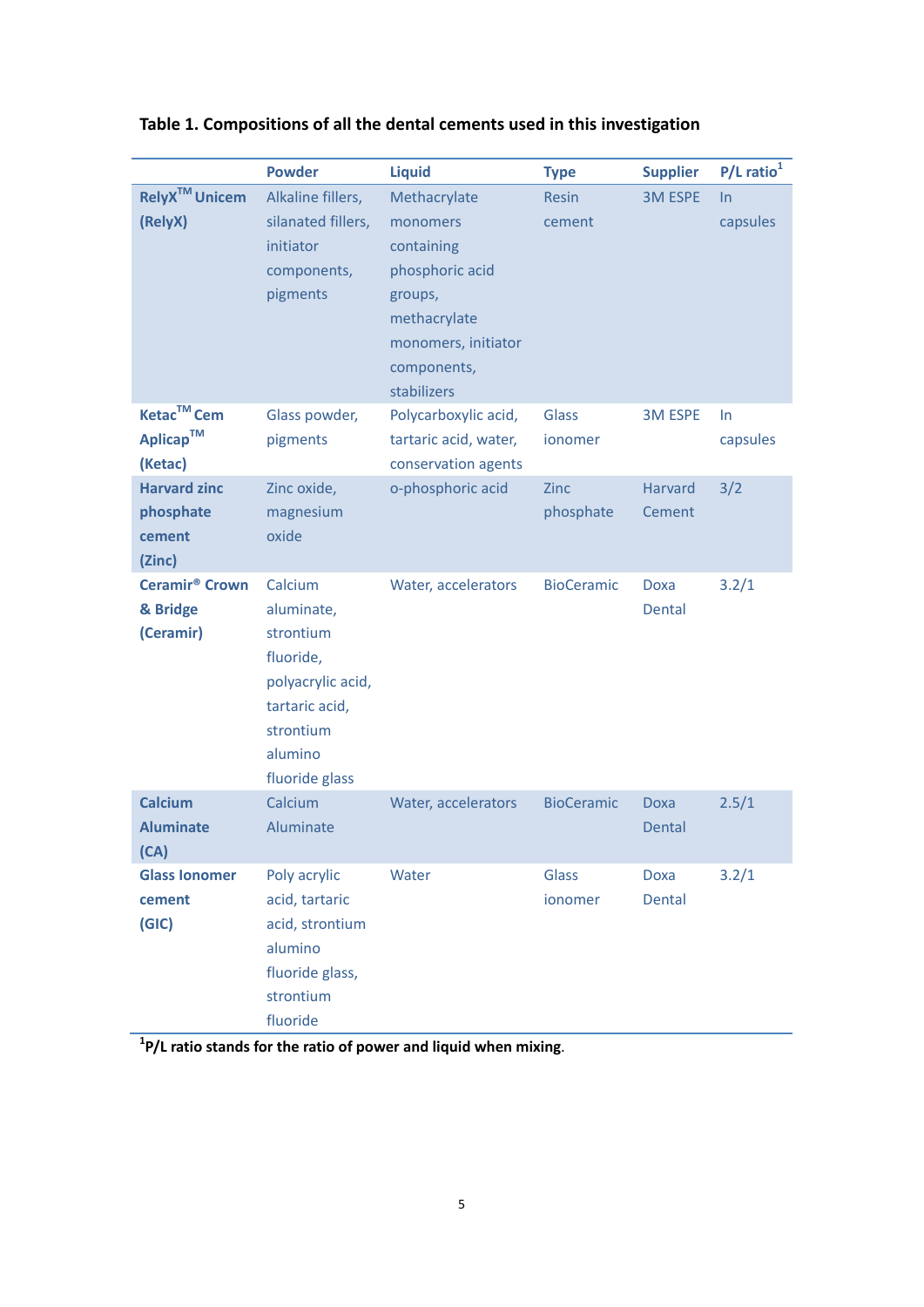#### <span id="page-6-0"></span>**1.3. Effects on antibacterial properties of dental cements**

The antibacterial properties of dental materials may be attributed to the pH during setting and after maturation and release of ions, such as fluoride ions (6). Fluoride is well known as an anticariogenic agent used in drinking water and a variety of other vehicles, and there are several mechanisms involved in this effect, such as reduction of demineralization, enhancement of remineralization, and inhibition of microbial growth and metabolism (9). Fluoride can influence the metabolism of bacteria in oral cavity in multiple ways (10).

## **1.4. Popular assays for evaluating antibacterial properties of dental cements**

The agar diffusion test (ADT) and direct contact test (DCT) are two popular assays for evaluating the antibacterial properties of dental cements used.

ADT is based on placing dental cement specimens on agar plates, which are seeded with micro-organisms, and then the degree of antibacterial activity of each sample is evaluated by taking gauge of inhibition zone around specimens after incubation (6). However, this assay has several disadvantages, and there are some acknowledged limitations in ADT. This assay just has ability to measure released water-soluble components, so the results of ADT depend on the solubility and diffusion properties of both dental cements and media. For dental cements, ideal ones are expected to have low solubility and less diffusion, so at this time, ADT may not detect the antibacterial activity. The results of ADT are usually semiquantitative. It is also difficult to control the variables during testing, such as the density of bacterial inocula, growth medium, storage conditions of agar plates, etc (6) (11) (12)  $(13).$ 

and bacteria. The growth of bacteria in each well was measured and recorded at 650nm continuously at 37 degrees every 30 minutes, by using a diffusion properties. Also, the DCT simulates the clinical situation, so the results of DCT are more convincing than ADT (11) (12) (13). To avoid the limitations ADT has, DCT has been developed to quantitatively measure the effect of physical direct and close contact between the tested materials and bacteria. Classic DCT was first described by Weiss et al (14). It is based on the growth of bacteria in 96‐well microtiter plates after direct contact between materials temperature-controlled spectrophotometer (13). Compared with ADT, DCT is independent of the solubility of antibacterial components from cements and

In this investigation, resazurin is used in the direct-contact test. Resazurin is a fluorescent blue dye used as an indicator of cell viability. Metabolically active cells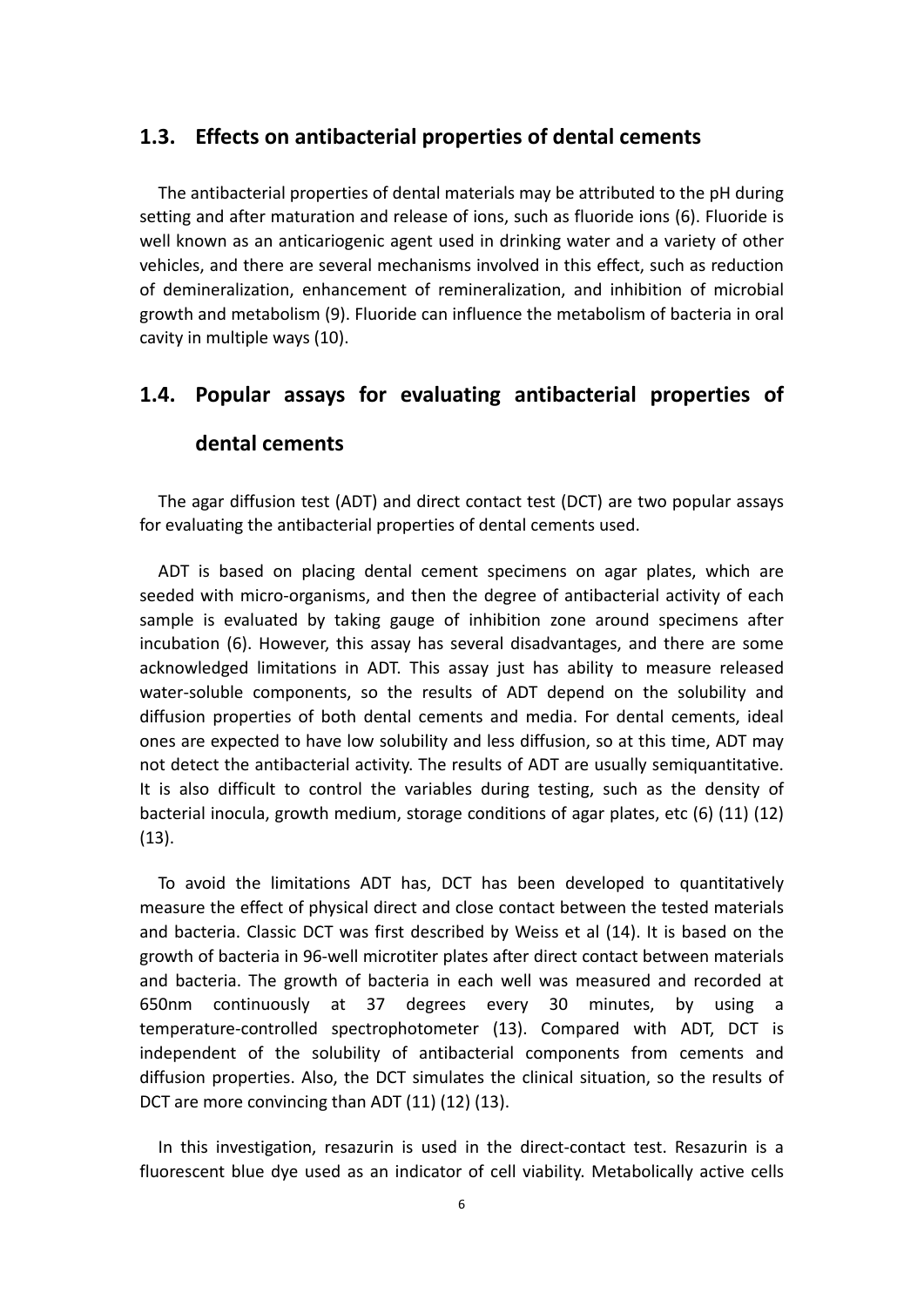<span id="page-7-0"></span>can reduce resazurin to resorufin and dihydroresorufin, from blue color to pink color. Resazurin is nonfluorescent, and resorufin is fluorescent. The degree of fluorescence can be measured colorimetrically or fluorometrically, and represents bacterial cell viability after direct contact, and then the antibacterial properties of each dental materials can be found out. One of the advantages of resazurin is that it is non‐toxic to cells and stable in the culture medium. The resazurin test consumes less time, and it is quite convenient to control, compared with the classic DCT (15) (16) (17).

### **1.5. Aim of the study**

concentration of fluoride on the bacterial survival and attempt to explain the results and mechanisms according to the characteristics of each dental cement. The objective of this study is to assess and compare the antibacterial properties of six different dental cements on *S. mutans* during hardening by using the resazurin test and agar diffusion test, and also test the effects of different pH and different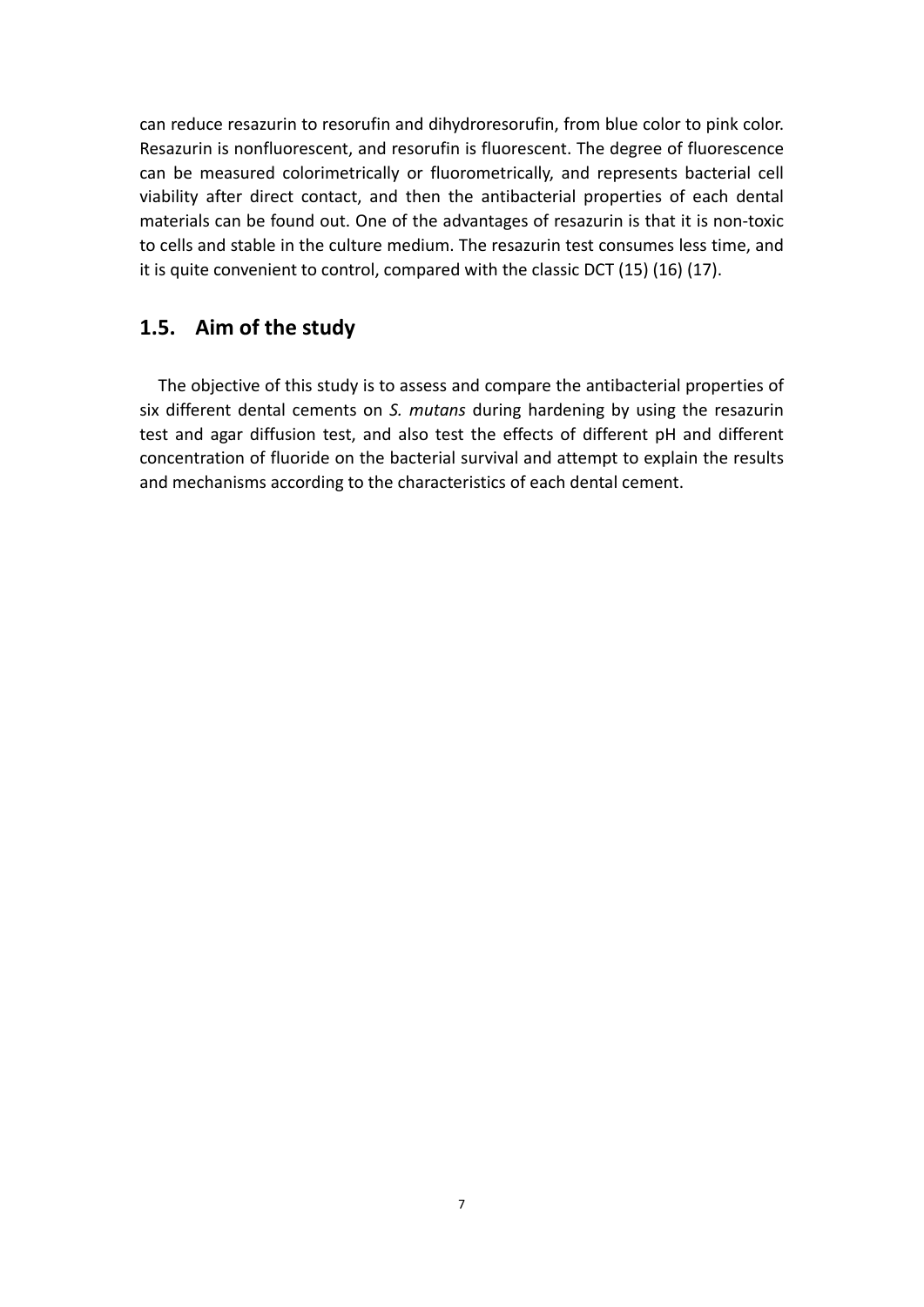## <span id="page-8-0"></span>**2. Materials and methods**

#### **2.1. Specimens preparation**

Six types of dental cements were investigated. The brands, types, suppliers and mixing radio used in this study are shown in Table 1.

RelyX Unicem capsule was inserted in the Aplicap<sup>TM</sup> Activator (manufactured by 3M ESPE), and the activator lever was pushed completely down and held down for 2‐4 seconds. Then the RelyX Unicem capsule was triturated in high speed by  $CapMix^{TM}$ , manufactured by 3M ESPE, for 15 seconds. The capsule was inserted in the Aplicap Applier after mixing, and the nozzle was opened as far as possible. Then the cement was covered the entire mold evenly, and the surface of the filled mold was placed over by a plastic film. The mold was 1.5 mm deep, and the diameter was 5mm. After exposing to the artificial visible blue light for 60 seconds, the cement was cured. Then the plastic film was removed, and specimens were incubated in the 37°C oven in a dry condition.

The preparation for Ketac™ Cem Aplicap™ was similar to RelyX Unicem at beginning. After mixing by CapMix<sup>TM</sup> for 10 seconds, the capsule was inserted in the Aplicap Applier, and the cement was spread into the mold. Then the samples were incubated in the 37°C oven in the moist condition for 10 min. After setting, the specimens were removed out of mold, and incubated in the 37°C oven in the moist condition.

The Harvard zinc phosphate cement was mixed in the proportions 3/2 (powder/liquid). A spatula was used to mix the powder and liquid in 90 seconds, to achieve a homogenous consistency. The mixed cement was transferred into mold and incubated in the 37°C oven in the moist condition for 7 min. After setting, the specimens were removed out of mold, and incubated in the 37°C oven in the moist condition.

The P/L ratio of mixing for Ceramir, Calcium Aluminate, and GIC are shown in Table 1. The setting time for all of them was 10 min at 37°C and moist condition. Then all the specimens were incubated in the 37°C oven in the moist condition.

All the specimens were allowed to age in the oven for 10 min, 1 day, and 7 days before testing, and six repeats for the same experiment.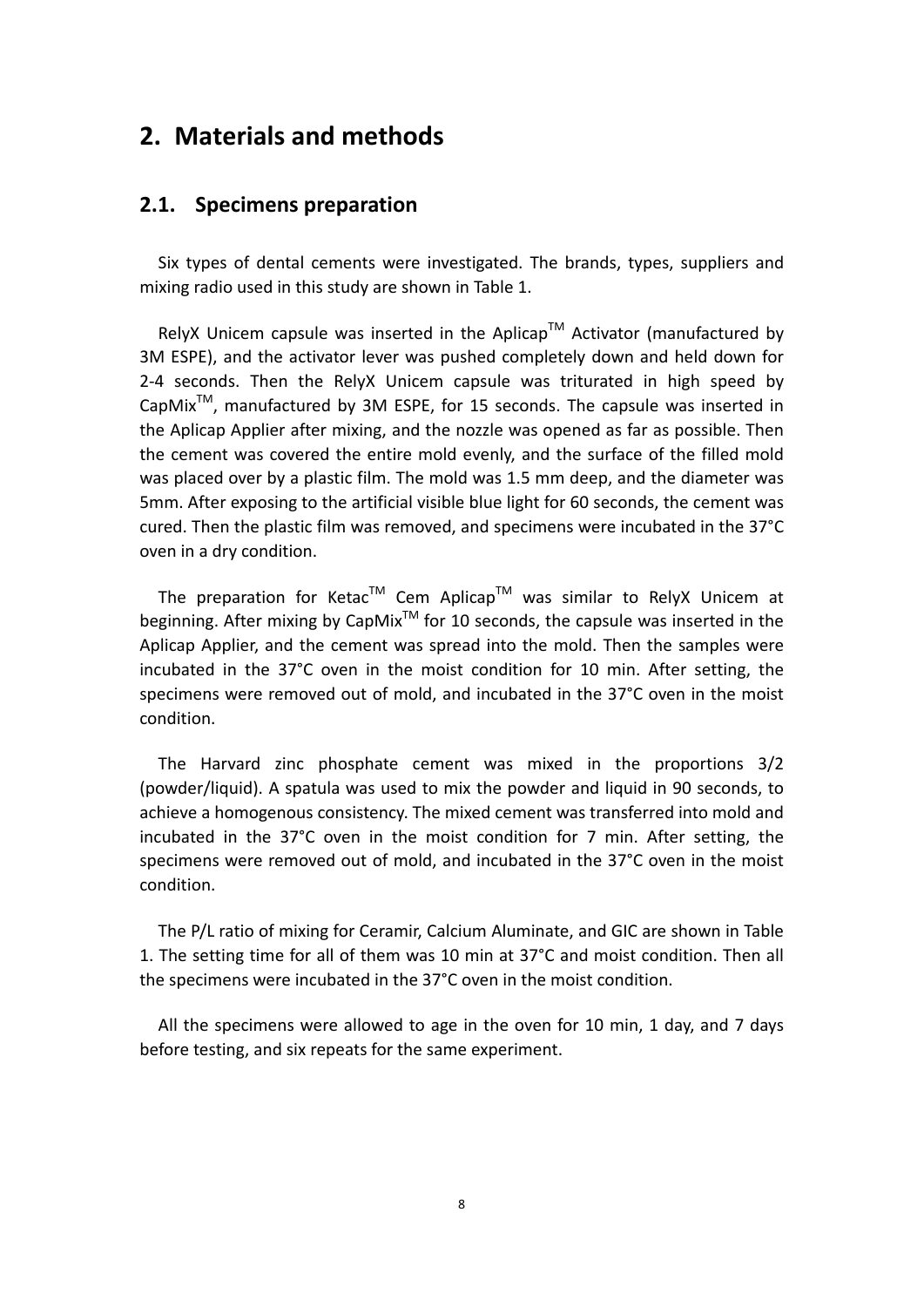#### <span id="page-9-0"></span>**2.2. Bacterial strain and growth conditions**

 The indicator bacterial strain which was used to determine the growth inhibition activity of the 6 different dental materials was *Streptococcus mutans,* and the original strain was supplied by Department of Engineering sciences, Nanotechnology and Functional Materials group, which was isolated from dental plaque. This strain was activated and grown in the brain‐heart infusion broth (BHI) medium for 24 hours at 37°C anaerobically (without shaking) from the plate of frozen‐stock cultures.

#### **2.3. Agar diffusion test**

 For agar diffusion test, 100 μl of bacterial suspension which was activated in the BHI medium from frozen‐stock cultures were spread on 1% BHI agar plates evenly, and the plates were dried for 1 hour at room temperature. Then the specimens with different aging time (in sextuple) were inserted in the surface of BHI agar plates previously inoculated with *S. mutans* vertically and were incubated anaerobically for 17 hours at 37°C. After incubation, the agar plates were examined for inhibition of bacterial growth. Under these conditions, the semidiameter of inhibition zone was measured and recorded. Each of the experiment with different materials and different times were carried out in sextuple.

#### **2.4. Resazurin test**

 For the resazurin test, besides the six different materials with three different aging time (in sextuple) as testing group, six specimens made of Poly (methyl methacrylate) (PMMA) were used as control group, which is the same size as testing specimens, 1.5 mm in deep and 5 mm in diameter. A microtiter plate (96‐well, flat‐bottom Transparent Polystyrol) was used, and all the specimens, both testing group and control group were put into it, one specimen for one well. The original *S. mutans* suspension of 5 µl which was activated in the BHI medium from frozen-stock cultures were added on the surface of each specimen to make sure directly and closely contact between the testing micro‐organism and the testing materials. Then the plate was incubated in 37°C for 1 hr (check dryness every 15 min). MH broth 135 μl and 10×resazurin 15 μl was added to each well, and the plate was incubated in 37°C for 100 min (check color from blue to pink every 15 min). The standard curve was also done at the same time, and the dilution rate were 0.1×, 0.08×, 0.06×, 0.04×, 0.02×, 0.01×, 0.008×, 0.006×, 0.004×, 0.002×, 0.001×. Multimode microplate reader (Infinite® 200 PRO, TECAN) was used to measure the degree of fluorescence for each well.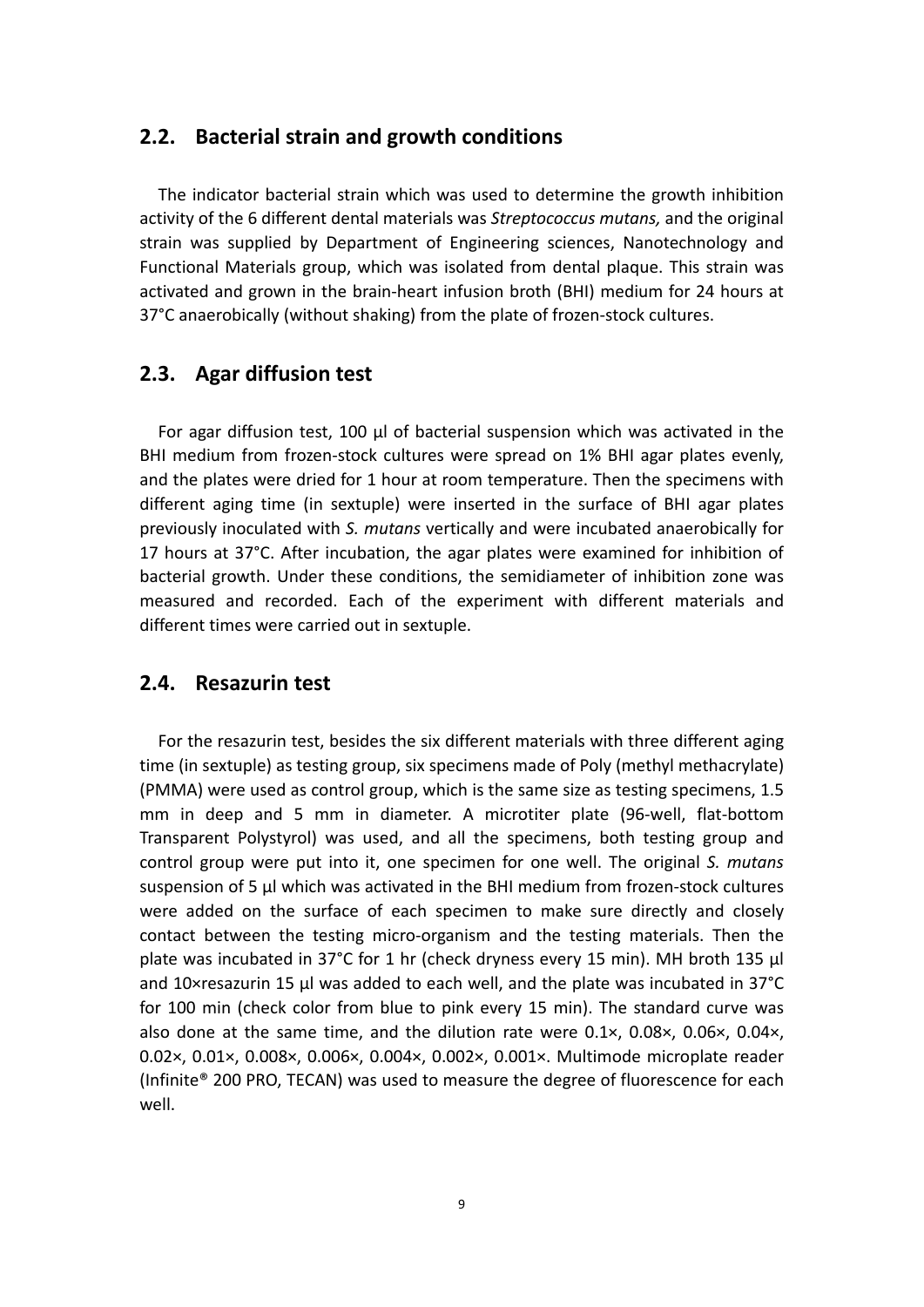#### <span id="page-10-0"></span>**2.5. Antibacterial effects of pH**

 For the pH effects test, 10 different pH buffers were used (pH 1, 2, 3, 4, 5, 6, 7, 9, 10, and 11). The components for reference, control group, and test group were shown in the Table 2, and 3 repeats for each sample.

|                                    | <b>BHI</b> broth | pH buffer | ddH <sub>2</sub> O | S. mutans <sup>3</sup> |
|------------------------------------|------------------|-----------|--------------------|------------------------|
| Reference <sup>1</sup> 4 ml        |                  |           | $6 \text{ ml}$     |                        |
| <b>Control</b><br>$\text{group}^2$ | $3.4$ m          |           | $6 \text{ ml}$     | $0.6$ ml               |
| <b>Test group</b>                  | $3.4$ ml         | 6 ml      |                    | $0.6$ ml               |

**Table 2. The components of reference, control group and test group**

**1 Reference was used to calibrate the optical density (OD) of spectrophotometer under 600nm, considered as the baseline;**

 $^2$ Six ml ddH<sub>2</sub>O was used in the control group instead of pH buffer, whose pH is around 7, and **have no effects on the growth of bacteria;**

**3 The original** *S. mutans* **suspension was also obtained by activating the strain from frozen‐stock culture in the brain‐heart infusion broth (BHI) for 24 hours at 37°C anaerobically.**

After mixing them with the proportion as Table 3 described, a pH detector was used to measure the pH value for both control group and test group and to check how much the BHI broth medium would influence the pH value of every pH buffer, and this measured pH was named Working pH. All the control group and test group were incubated in the 37°C, and data were recorded in optical density (OD) units measured by spectrophotometer at 600 nm at 0, 2, 4, 6, 8, and 10 hours. Optical density is the measure of the amount of light absorbed by a suspension of bacterial cells with the use of spectrophotometer. The values can be used to measure turbidity, which in turn is used to estimate the number of bacteria in the solution, thereby estimating the outgrowth of bacteria in the tubes.

### **2.6. Antibacterial effects of fluoride**

 For the fluoride effects test, different concentration of fluoride was used. Sodium fluoride (NaF) solution was used. BHI broth medium, ddH<sub>2</sub>O, and  $10^4$  ppm NaF solution were mixed to reach the different concentrations of fluoride, from 0 ppm to 2000 ppm. Then 50 μl *S. mutans* suspension was added to each sample. For each experiment, there were three repeats. The bulk volume was 10 ml.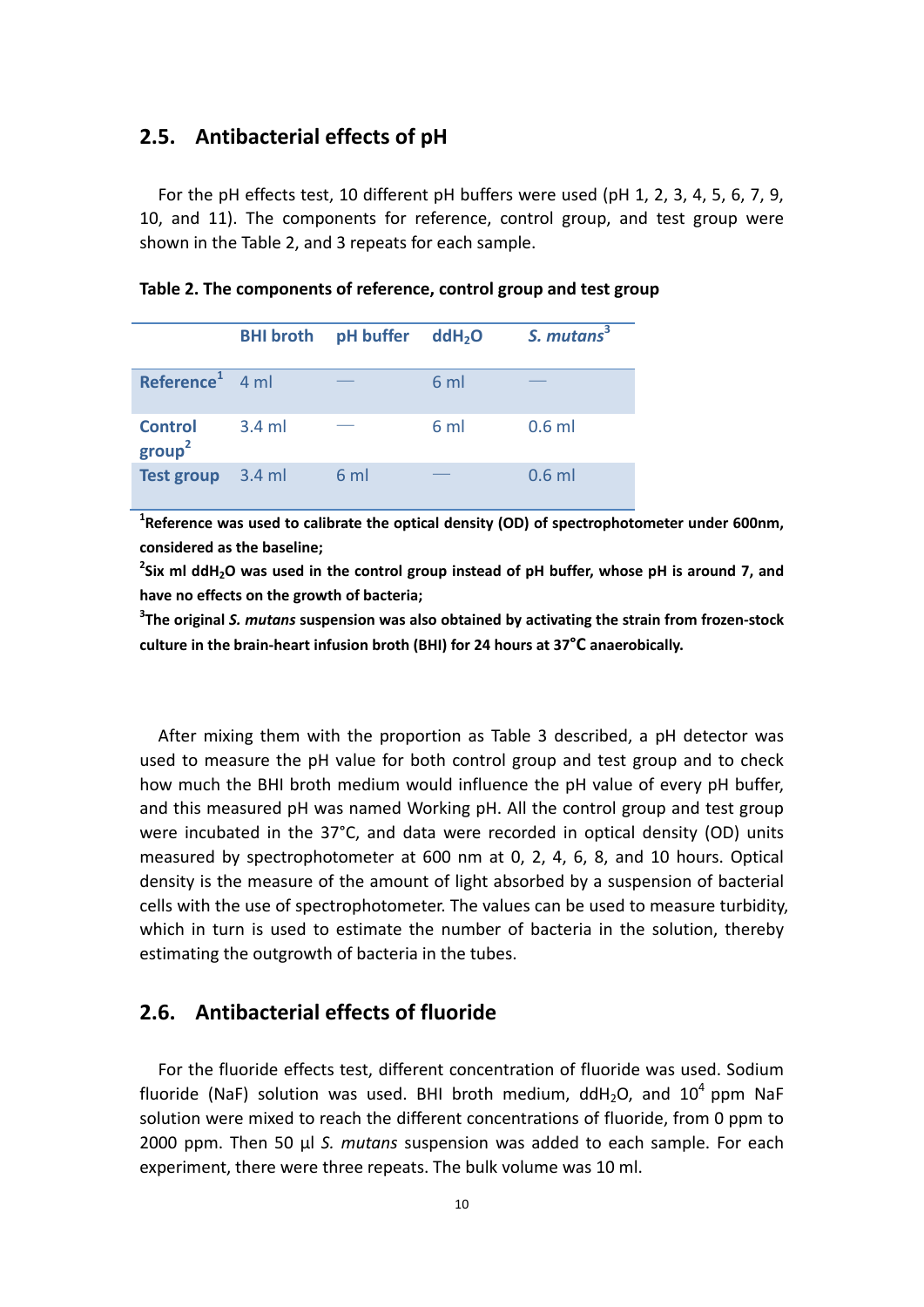<span id="page-11-0"></span> All samples were incubated at 37°C for 8 hours, and data were recorded in OD units measured by spectrophotometer at 600 nm after 8 hours.

### **2.7. Statistical analysis**

The data from the direct-contact test were processed in SPSS 19 (Statistical Package for the Social Sciences, version 19). SPSS 19 (SPSS Inc) was used to do a univariate analysis of variance for two factors (material and time), seven different materials (including control), and three different times. Multiple comparisons were made using Scheffe's method. Intraindividual differences between the various materials and the various time were tested, where p value  $\leq$  0.05 indicated statistical significant differences, and with a 95% confidence interval (99% CI).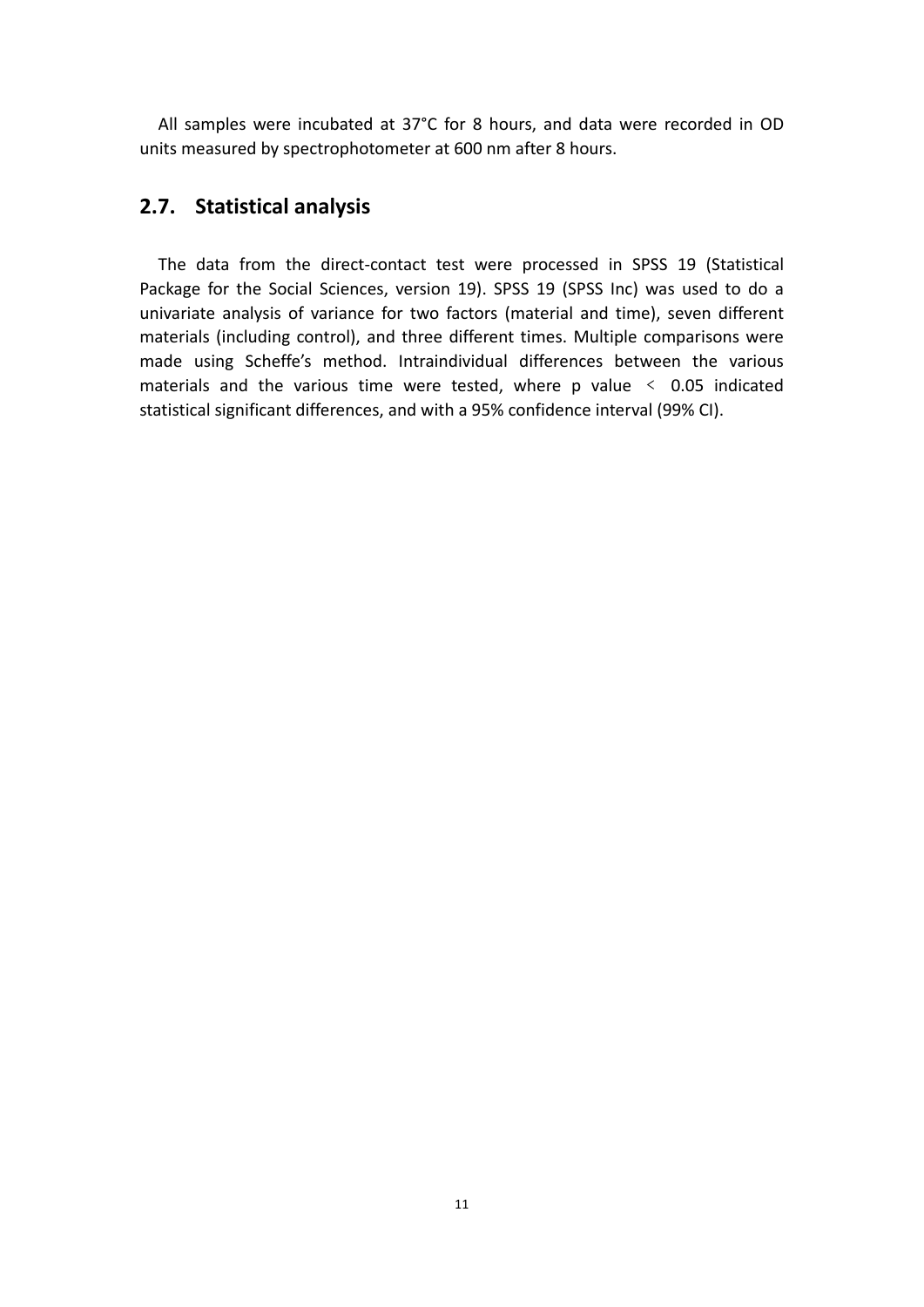## <span id="page-12-0"></span>**3. Results**

#### **3.1. Antibacterial properties of six dental cements**

The results of Agar Diffusion Test are shown in Figure 1, and it showed no antibacterial activity of the test cements for any of the test groups. It had been hoped that there would be a clear inhibition zone around the specimens. However, none of the test cements showed a clear zone.



Figure 1. Results of agar diffusion tests of 1) 10 min, 2) 1 day, and 3) 7 days specimens for 6 **different materials. (a) Rely X, (b) Ketac, (c) Ceramir, (d) Zinc phosphate, (e) Calcium Aluminate (CA), (f) Glass Ionomer Cement (GIC).**

The results of resazurin test are shown in Table 3 and Figures 2 and 3. Usually when resazurin is reduced to resorufin and dihydroresorufin by active bacterial cells, it exhibits fluorescence itself, and this fluorescence can be detected by Multimode Micromode Reader. The strength of fluorescence represents the amount of viable bacterial cells, and it means the higher value of fluorescence, the larger amount of viable bacteria. Table 3 shows the degree of fluorescence for different experiment. After direct contacting between tested dental materials and *S. mutans*, bacterial cells may be killed by dental materials, or may be not killed, or even grow on the surface of materials, so the amount of bacterial cells remaining on the surface of materials after contacting varies. Thus, according to degree of fluorescence of different experiments, the amount of remaining bacteria on the surface can be known, thereby the degree of antibacterial properties of the six dental cements. Lower value represents better bacteria inhibition. The control group (PMMA) showed 8.9±0.3  $(x10<sup>3</sup>)$  of degree of fluorescence. And Figure 2 shows the standard curve of this test,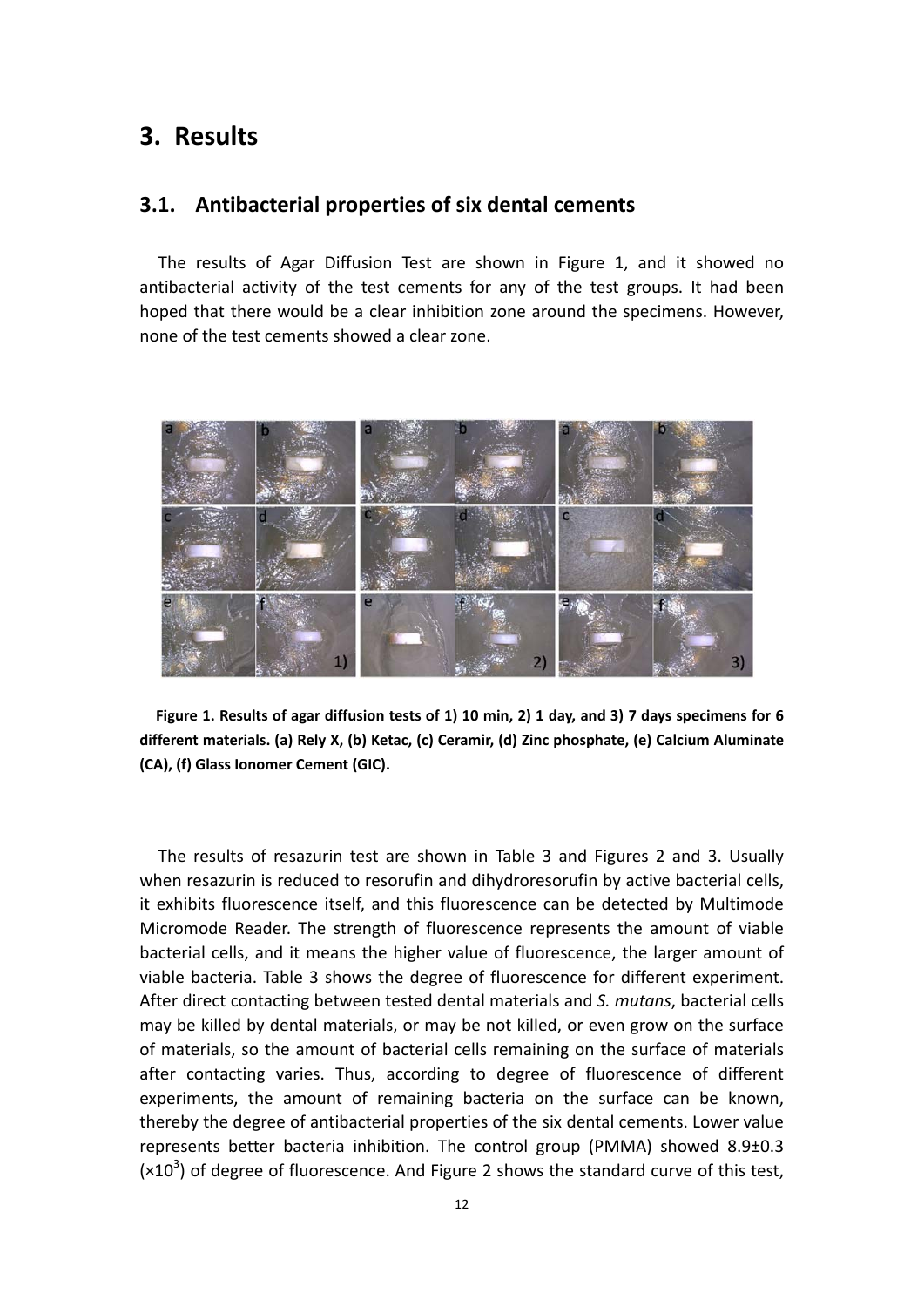of which the dilution rate are 0.1×, 0.08×, 0.06×, 0.04×, 0.02×, 0.01×, 0.008×, 0.006×, 0.004×, 0.002×, 0.001×. It represents the relation between concentration of viable bacterial cells and degree of fluorescence is linear ( $R^2$  = 0.97974).

|                | 10 min $(x10^3)$ | 1 day $(x10^3)$ | 7 days $(x10^3)$ |
|----------------|------------------|-----------------|------------------|
| <b>Control</b> |                  | $9.0 \pm 0.3^1$ |                  |
| <b>RelyX</b>   | $6.6 \pm 1.0$    | $8.2 \pm 0.2$   | $8.1 \pm 0.4$    |
| <b>Ketac</b>   | $12.9 \pm 0.7$   | $12.0 \pm 1.2$  | $10.3 \pm 0.6$   |
| <b>Ceramir</b> | $6.2 + 1.0$      | $6.7 \pm 0.5$   | $7.7 \pm 0.4$    |
| <b>Zinc</b>    | $7.2 \pm 1.9$    | $9.5 \pm 1.4$   | $9.8 \pm 2.8$    |
| <b>CA</b>      | $3.7 \pm 0.4$    | $3.1 \pm 0.1$   | $2.5 \pm 0.1$    |
| <b>GIC</b>     | $13.3 \pm 0.7$   | $14.4 \pm 0.9$  | $12.9 + 1.0$     |

**Table 3. Degree of fluorescence for resazurin test, six different materials within three different aging times.**

**1 All values are the mean of six experiments ± standard deviation.**



**Figure 2. Standard curve for resazurin test. R2 = 0.98.**

Figure 3 is obtained by SPSS 19. Each point on these curves was the average of the de gree of fluorescence measured in six repeated wells. The strongest antibacterial activities were exhibited by CA, and there was significant difference compared with control samples ( $P \le 0.0001$ ). Ceramir also showed antibacterial properties. Compared with control samples PMMA, there was significant difference ( $P = 0.008$ ). Ceramir had better antibacterial activities for shorter aging time, compared with CA.

 There were two dental cements, RelyX and Zinc Phosphate, which did not show significant antibacterial properties compared with control group. However, the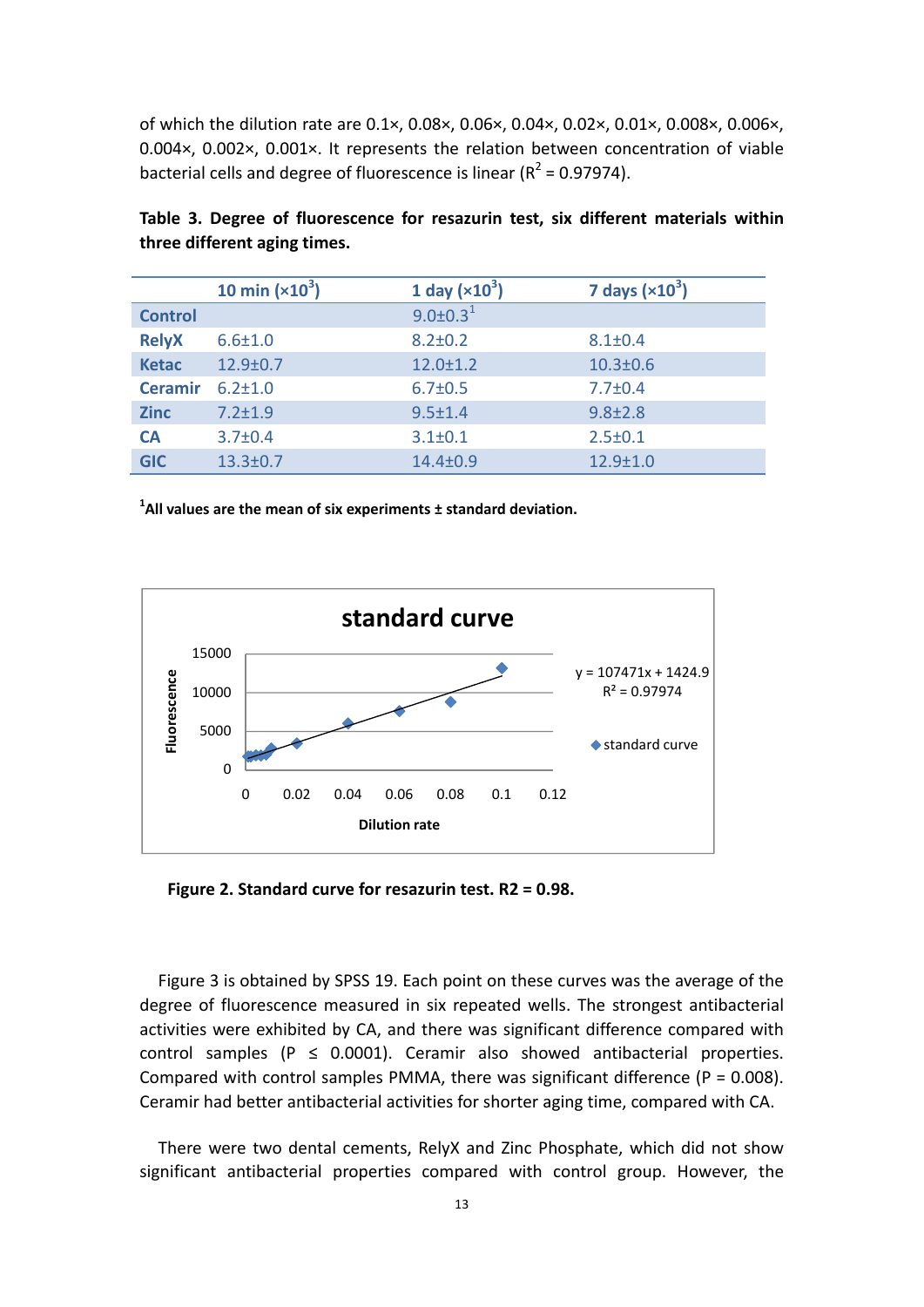samples with 10 min aging time have some activities ( $P \le 0.05$ ). The spread in data for some of the time points were large. One reason for the large spread was the very low volume of *S. mutans* suspension added on the surface of specimens. This in combination with an uneven bacteria concentration in the solution possibly resulted in a large spread.

 Ketac and GIC do not show inhibition of bacterial growth, compared with control PMMA and other dental cements.



**Figure 3. Antibacterial effect of six different dental cements (average of the degree of fluorescence with error bars) compared with control material (PMMA).**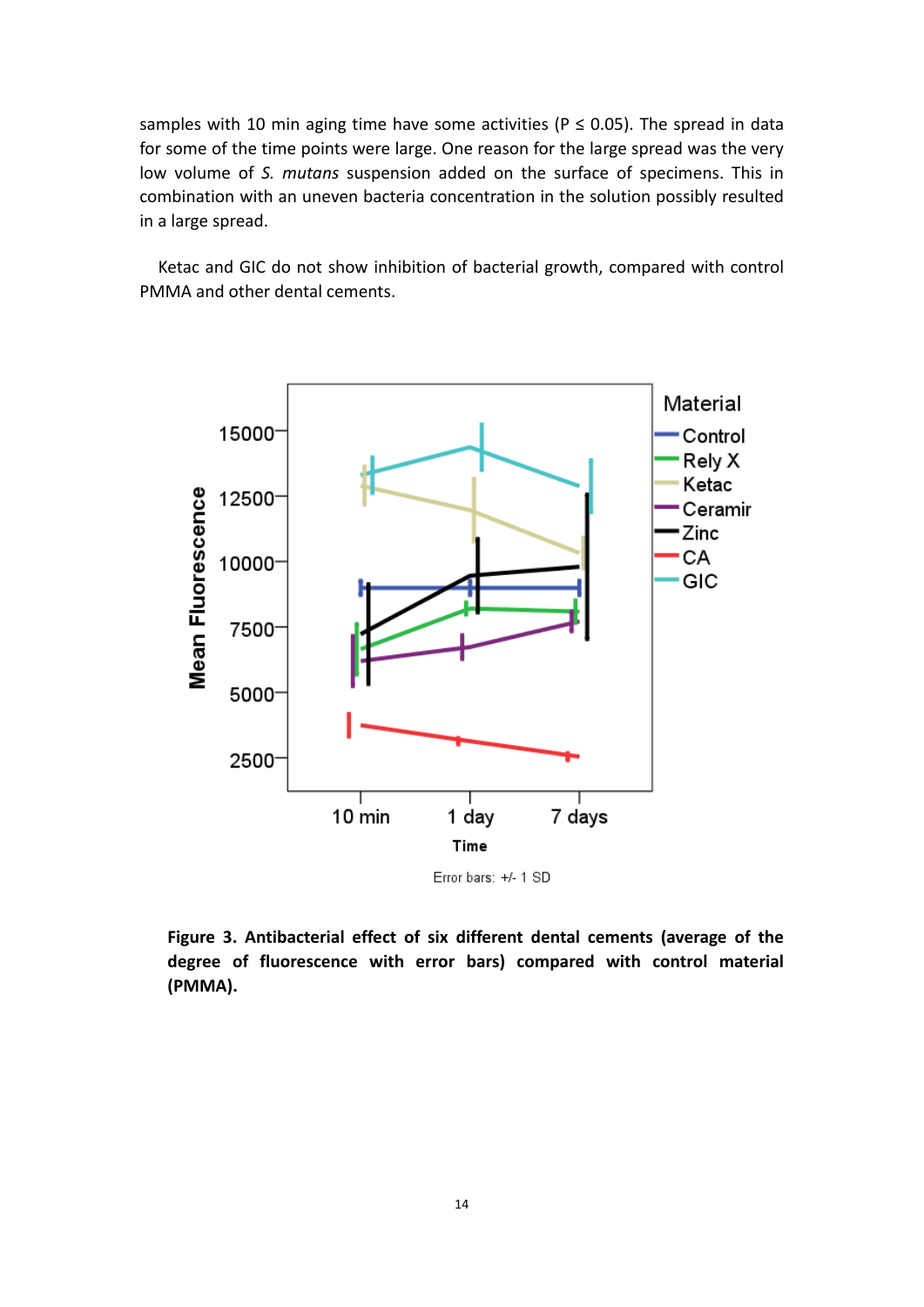#### <span id="page-15-0"></span>**3.2. Antibacterial effects of pH**

The results of the tests of the antibacterial effects of pH are shown in Table 4 and Figures 4 and 5. The data in Table 4 shows the OD of *S. mutans* in different pH buffer at a wavelength of 600nm for every 2 hours as measured by spectrophotometer. These OD values represent the amount of light that is absorbed by bacterial cells, which is proportional to cell density of suspension cultures. It means that the larger the OD value, the higher concentration of bacterial cells in the liquid. So it is used to estimate the concentration of bacterial cells in the liquid.

In this test, working pH is from pH 1.54 to 9.04. Figure 4 presents the outgrowth of bacteria in different pH conditions. Each point on these curves was the average of the OD measured in three repeated tubes at the same time. In this graph, from pH 1.54 to 6.32, and also above pH 9.04, bacteria did not grow any more during 10 hours. Bacteria have a strong growth from pH 6.99 to pH 8.56, especially at neutral pH, compared with control group. Figure 5 presents the tendency of antibacterial effects from acidic pH to neutral and to alkaline.

|                          | 0 <sub>hr</sub>   | 2 <sub>hr</sub> | 4 hr            | 6 hr            | 8 hr            | 10 <sub>hr</sub> |
|--------------------------|-------------------|-----------------|-----------------|-----------------|-----------------|------------------|
| Control(7.07) $^{\circ}$ | $0.08 \pm 0.01^2$ | $0.13 \pm 0.01$ | $0.39 \pm 0.06$ | $0.75 \pm 0.02$ | $0.90 \pm 0.09$ | $0.88 \pm 0.08$  |
| pH1 (1.54)               | $0.09 \pm 0.00$   | $0.09 \pm 0.00$ | $0.08 + 0.00$   | $0.08 + 0.00$   | $0.07 \pm 0.00$ | $0.08 \pm 0.00$  |
| pH2 (3.45)               | $0.09 + 0.01$     | $0.09 \pm 0.00$ | $0.09 + 0.00$   | $0.09 + 0.00$   | $0.08 + 0.00$   | $0.09 \pm 0.00$  |
| pH3 (3.90)               | $0.09 \pm 0.00$   | $0.08 + 0.00$   | $0.08 + 0.00$   | $0.08 \pm 0.00$ | $0.08 + 0.01$   | $0.08 \pm 0.00$  |
| pH4 (4.45)               | $0.08 \pm 0.00$   | $0.08 \pm 0.00$ | $0.07 \pm 0.00$ | $0.07 \pm 0.00$ | $0.07 \pm 0.00$ | $0.07 \pm 0.00$  |
| pH5 (5.24)               | $0.08 \pm 0.00$   | $0.08 + 0.00$   | $0.07 \pm 0.00$ | $0.07 \pm 0.00$ | $0.06 \pm 0.00$ | $0.07 \pm 0.00$  |
| pH6 (6.32)               | $0.08 \pm 0.00$   | $0.08 \pm 0.00$ | $0.08 \pm 0.00$ | $0.08 + 0.00$   | $0.08 + 0.00$   | $0.09 \pm 0.01$  |
| pH7 (6.99)               | $0.08 \pm 0.00$   | $0.12 \pm 0.02$ | $0.36 \pm 0.05$ | $0.69 \pm 0.05$ | $1.04 \pm 0.06$ | $1.02 \pm 0.04$  |
| pH9 (8.05)               | $0.08 \pm 0.00$   | $0.10+0.01$     | $0.17 \pm 0.01$ | $0.33 \pm 0.05$ | $0.52 \pm 0.10$ | $0.69 \pm 0.11$  |
| pH10(8.56)               | $0.09 \pm 0.01$   | $0.10+0.01$     | $0.14 \pm 0.03$ | $0.28 \pm 0.07$ | $0.42 \pm 0.09$ | $0.50 + 0.11$    |
| pH11(9.04)               | $0.09 + 0.01$     | $0.09 + 0.00$   | $0.09 + 0.00$   | $0.10+0.00$     | $0.11 \pm 0.00$ | $0.12 \pm 0.00$  |

#### **Table 4. Optical density (OD) of** *S. mutans* **in different pH at 600nm for every 2 hours measured by spectrophotometer.**

**1 The value in bracket stands for working pH, which is measured by pH meter after mixing** *S. mutans* **and pH buffer.**

**2 All values are the mean for three experiments ± standard deviation**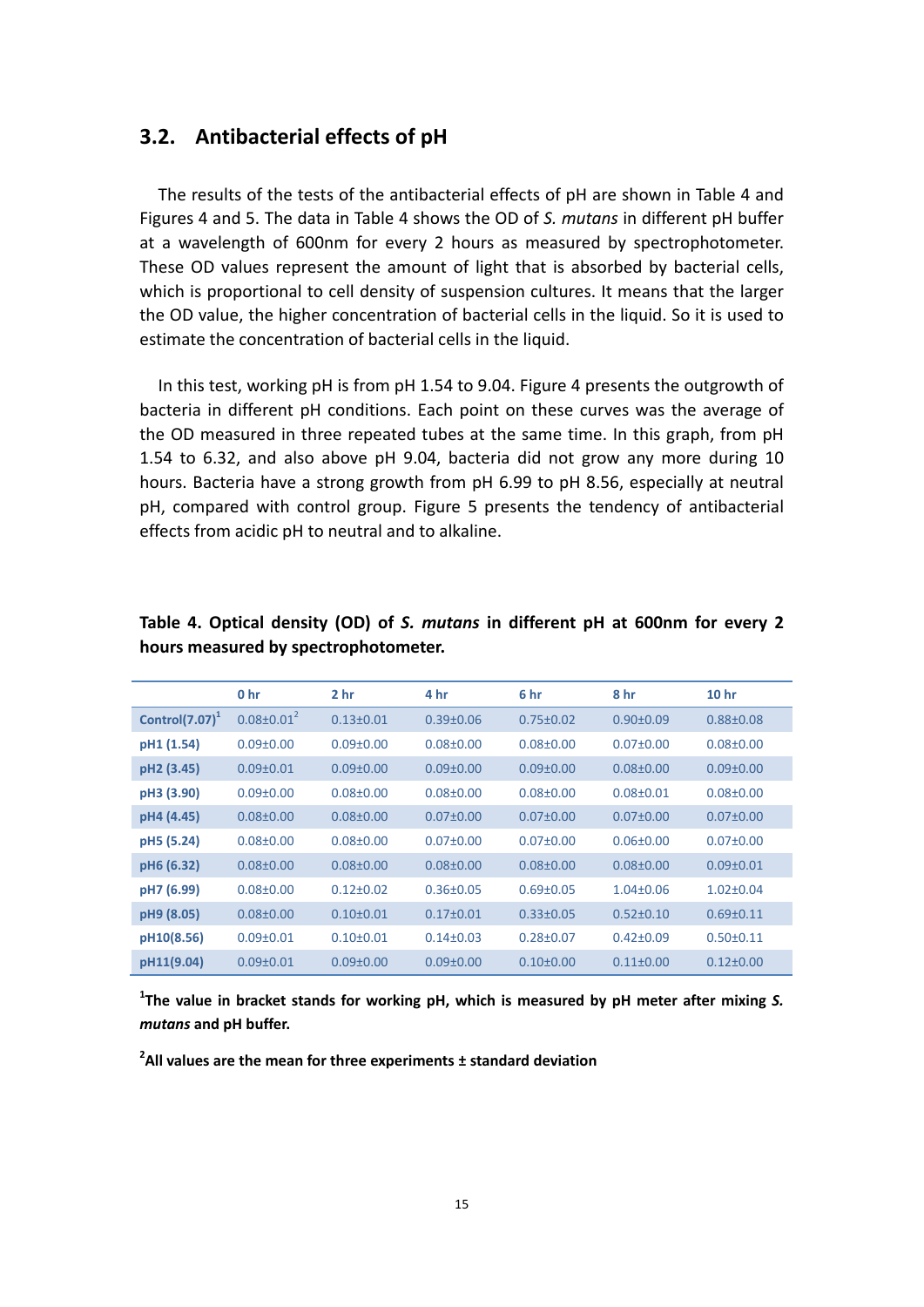

**Figure 4. The outgrowth of S. mutans in different pH values.**



**Figure 5. Tendency for antibacterial effects of different pH after 10 hours incubation**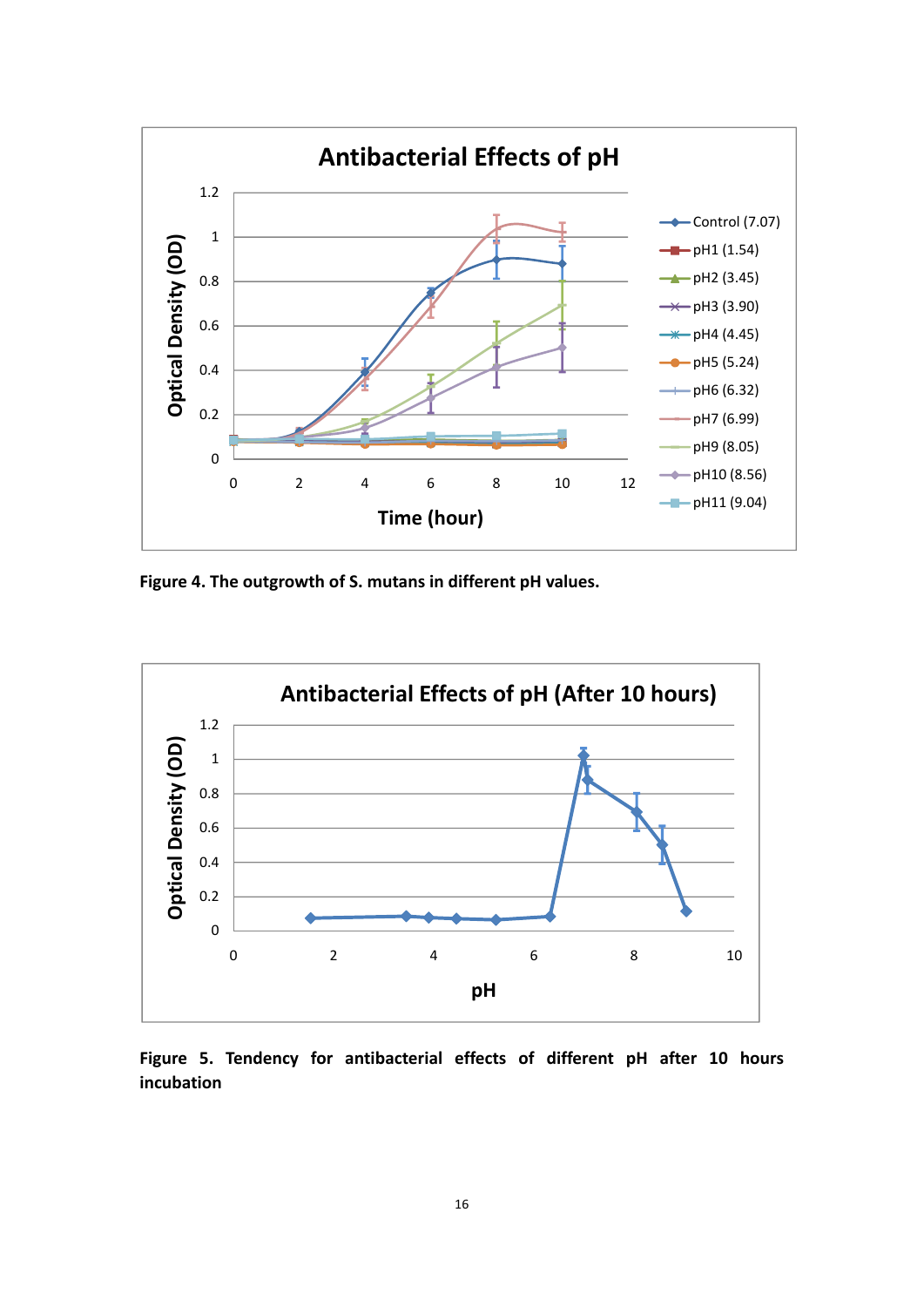## <span id="page-17-0"></span>**3.3. Antibacterial effects of fluoride**

The general trend was that the higher concentration of fluoride in the environment, the stronger influence on the growth of *S. mutans*, and the better antibacterial activities, see Table 5 and Figure 6. When the concentration reaches 1400 ppm, the degree of antibacterial activities go to steady. Each point in Figure 6 was the average of the OD measured in three repeated tubes at the same time after incubating eight hours.

**Table 5. Optical density (OD) of** *S. mutans* **in different concentration of fluoride at 600nm measured by spectrophotometer after 8 hours.**

| <b>Fluoride</b><br>(ppm) | <b>Concentration</b> | <b>Optical Density (OD)</b> |
|--------------------------|----------------------|-----------------------------|
| 0                        |                      | $0.874 \pm 0.022^1$         |
| 200                      |                      | $0.648 \pm 0.043$           |
| 400                      |                      | $0.630 \pm 0.025$           |
| 600                      |                      | $0.544 + 0.003$             |
| 800                      |                      | $0.346 + 0.047$             |
| 1000                     |                      | $0.386 + 0.056$             |
| 1200                     |                      | $0.373 \pm 0.025$           |
| 1400                     |                      | $0,260\pm0.023$             |
| 1600                     |                      | $0.231 \pm 0.051$           |
| 1800                     |                      | $0.234 \pm 0.008$           |
| 2000                     |                      | $0.235 \pm 0.045$           |

**1 All values are the mean of three experiments ± standard deviation**



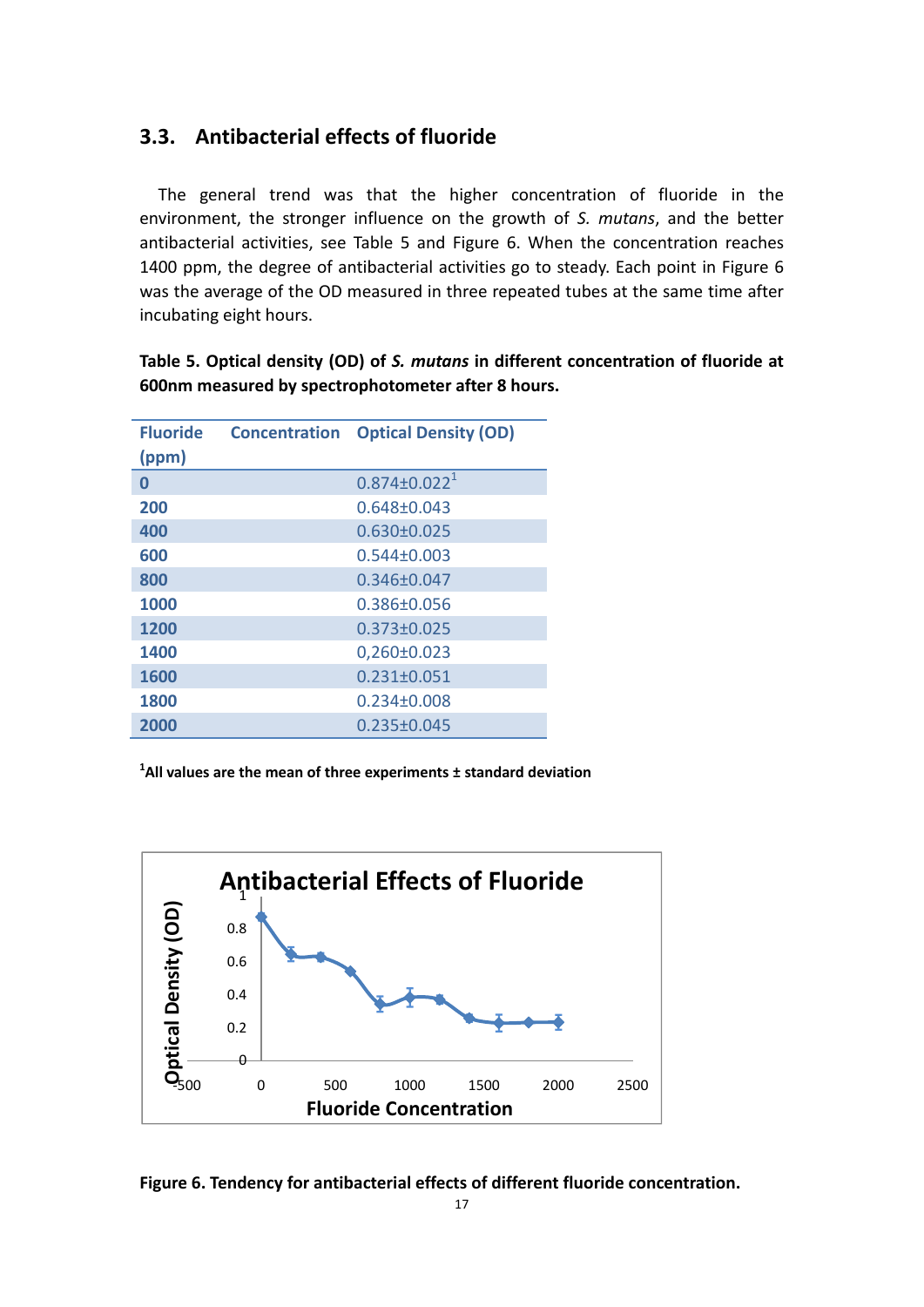## <span id="page-18-0"></span>**4. Discussion**

 The bacterial pressure in the oral cavity is high and the risk of plaque formation and caries is constantly a risk for patients. So for an ideal dental cement, antibacterial properties are potentially of great importance because secondary caries are the major cause of failure of dental restorations, and this property determines, in many cases the longevity of dental cements.

 During this investigation, two assays were used to evaluate the antibacterial activity for dental cements, ADT and resazurin test. The test did not show antibacterial properties for any of the cements. From resazurin test, the strongest antibacterial activity is exhibited by CA and Ceramir. RelyX and Zinc phosphate have not shown obvious antibacterial properties. GIC and Ketac do not show any inhibition of bacterial growth at all ( $P \le 0.05$ ).

 The antibacterial properties of dental cements are considered to be attributed to 1) the release of fluoride ions from dental cements; 2) the pH level of dental cements when setting or after setting (6).

 Usually, the pH of freshly mixed dental cements is low, and often rises to a neutral level or even alkaline level during the setting reaction or at the process of maturing (18). According to Figure 5, the growth of *S. mutans* significantly decreases below pH 6.99, and is completely inhibited below pH 6.32. Similarly, *S. mutans* could not grow above pH 9.04. Usually, bacteria can not grow at a pH value below 5, and it is the minimum growth pH for organisms (10). Based on these results, the antibacterial properties of some dental cements investigated in this study might be explained. For example, pure Calcium Aluminate has the strongest antibacterial properties in this investigation. The initial pH after setting is about 5, and then rather fast reaches a pH above 9, and ends at about 11.5. This dental material has a lower initial pH while setting, and the finial pH of them is quite alkaline, which also can inhibit the growth of S*. mutans*. So, the strong antibacterial activities of this cement may be due to the trend of pH changing after mixing. However, pH change after setting can not explain all phenomenons. Ceramir, which shows obvious antibacterial activities, has an initial pH at 5.4, and ends at 8.5. Ketac Cem and GIC, used in this study, never reach neutral levels but end up at a pH of about 6. From Figure 5, this would mean that they should both display rather high antibacterial activities. However, in the results from resazurin test, Ketac Cem and GIC do not show any inhibition of bacterial growth. Zinc phosphate cement has a lower initial setting pH, and can reach to pH 4.0 in 3 min after setting (18). But in this investigation, Zinc phosphate does not have obvious antibacterial properties. These phenomenons indicate that pH is not directly associated with antibacterial properties of dental cements, but fluoride release is associated with the antibacterial properties directly, even when the pH reaches around 7 (19).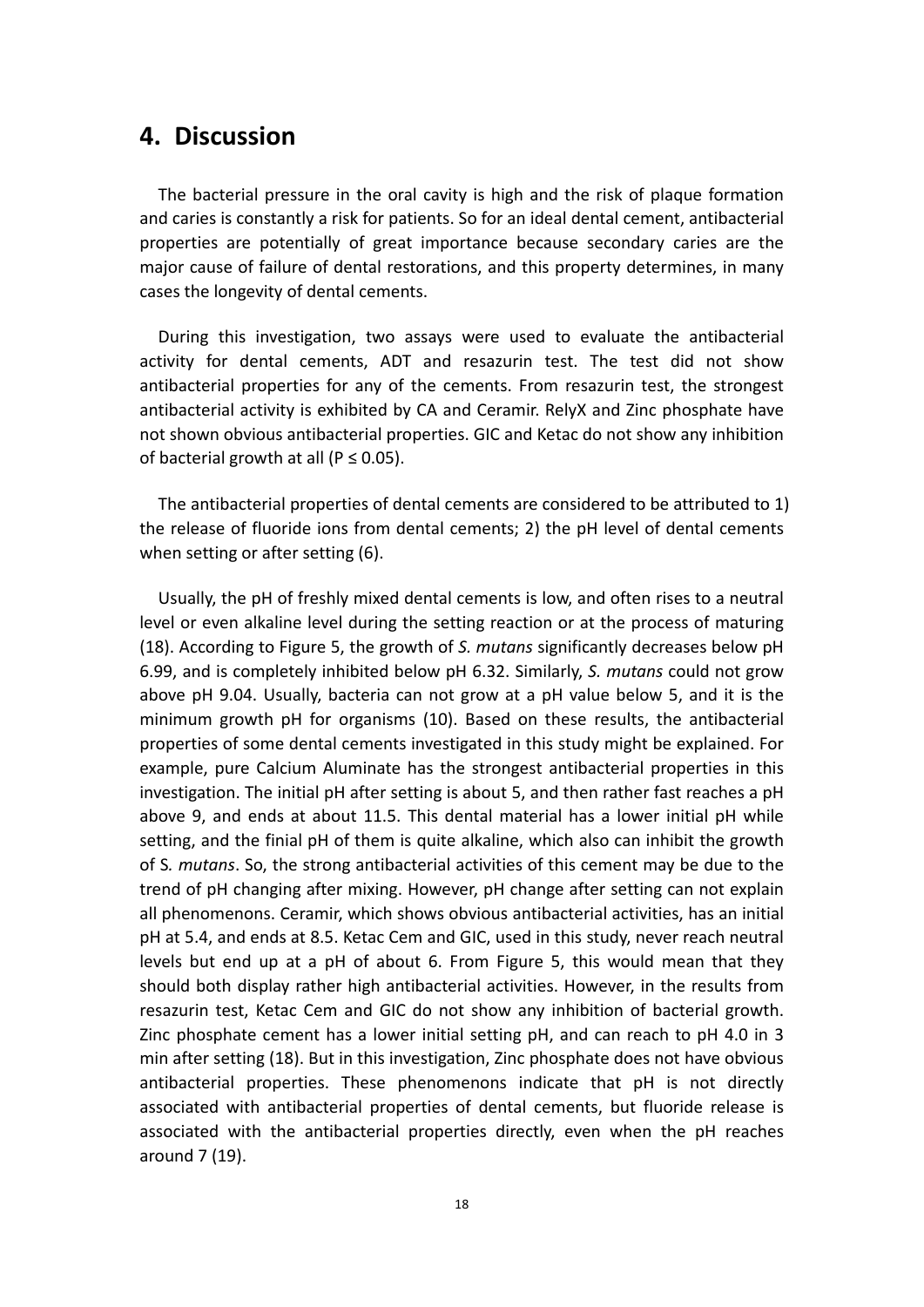Fluoride is widely used as an anticariogenic agent in many dental products, such as toothpaste, and mouthrinse (20). There are various mechanisms involved in this effect, such as the reduction of demineralization, the enhancement of remineralization, and the inhibition of bacterial growth and metabolism (9). In this investigation, only inhibition of bacterial growth and metabolism will be discussed. The result of the antibacterial effect of fluoride indicated that fluoride might influence the growth and metabolism of *S. mutans* directly.

Direct inhibition of enzymes is the major way for fluoride (as F or HF) to influence bacterial cells. Examples of such enzymes are the glycolytic enzyme enolase, the proton‐extruding ATPase, acid phosphatase, pyrophosphatase, peroxidase and catalase, and all these enzymes are involved in bacterial metabolisms (6) (10). Previous studies have found that usually fluoride can not penetrate through the cell wall and membranes of bacteria in ionized form, F<sup>-</sup>, but in the form of HF. HF acts as a transmembrane proton carrier to discharge a ΔpH across the cell membrane. Proton‐extruding ATPases, which are located in the membrane are overloaded and disturbed to extrude proton as usual, because due to the penetration of HF, protons just come back into cells (6). Once HF crosses into bacterial cells, it dissociates again into H and F. H can lead to intracellular acidification, which can inhibit the activity of glycolytic enzymes, and F<sup>-</sup> is released and binds to some specific sites of enzymes or other protein to interfere with their functions (10) (20) (21). Fluoride can also form some complexes with other metals, such as  $AlF_4$ , and  $BeF_3·H_2O$ , and these complexes can mimic phosphate and have effects on enzymes and regulatory phosphatases (10).

 For a dental cement to have an ideal release profile from an antibacterial perspective, it is important to have both a strong initial release of fluoride and a stable and constant release of fluoride at a lower level. If there is a strong initial fluoride release from dental cement after setting, the gap or microgroove between dental cement and tooth which is due to the shrinkage of cements can be concentrated with fluoride, and it is hard for bacteria to grow in this area. It means that the viability of bacteria in this area will be decreased, which can reduce the formation of dental plaque. And the low level constant release of fluoride could maintain the activity of bacteria in the plaque at low level, and could reduce the risk of caries (22).

 So the release of fluoride of dental cements leads to the antibacterial properties. There are many types of dental cements in the market including fluoride components, but not all the cements with fluoride components have obvious antibacterial properties. The antibacterial properties of dental cement can not be attributed to the fluoride contents, because not all of the fluoride contents can be released from dental cement. Some of the fluoride content just acts as the filler component which is the bracket for other components, and it is inert with regard to antibacterial activity (13). It is indicated in this investigation that GIC does not show inhibition of bacterial growth. Ketac Cem exhibits low antibacterial properties, and it is also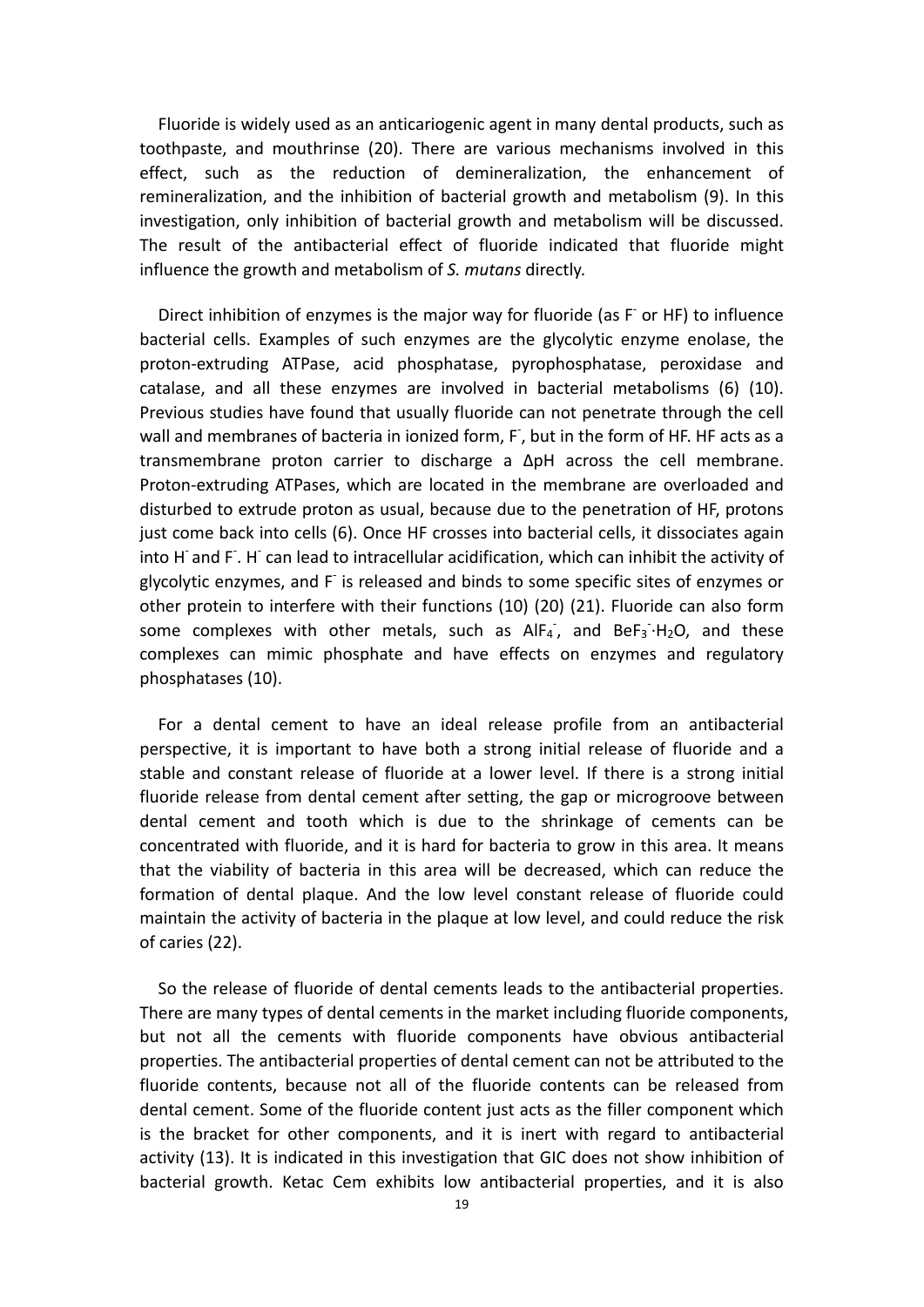considered to be due to the low fluoride release of this cement, as mentioned in previous studies (19). GIC has the same level of initial fluoride release as Ketac Cem and thus has the same level of antibacterial properties. From Table 1, strontium fluoride is one of the components of the powder part in GIC. However, strontium fluoride in GIC acts as filler component, and is considered to be inert. So the release of fluoride from these cements is small.

 In this investigation, Ceramir shows relatively strong antibacterial properties, compared with GIC. As mentioned before, considering the effects of pH, both of them should have had antibacterial activities (GIC is acidic and Ceramir is first acidic and then basic). Also the fluoride release and the potential release of Calcium and other ions are similar. One possible explanation for the antibacterial properties for Ceramir is the continued reaction with water during hardening, resulting in an alakaline pH for a longer period of time than for the GIC.

RelyX Unicem cement is dual-curing, self-adhesive universal resin cement for permanent cementation. It also releases fluoride ions. However, during the setting process, the initial pH‐value after immediately mixing is considerably acidic, below 1. Then the pH-value starts to increase to a neutral level in 24 hours to about 7.5 (23). The final pH of RelyX is just located in the pH scale which could not inhibit the bacterial growth. Thus, at the beginning, the 10 min samples exhibited some antibacterial activity, but this property could not last long. Zinc phosphate cement also does not exhibit significant antibacterial activity, and the lack of antibacterial agents and relatively high pH might result in this poor activity of this cement.

 For future investigation, there has to be more focus on the mechanisms and connection to the clinical situation. The release of fluoride from different dental materials at different pH levels will be needed to understand the relation between pH and amount of fluoride release. Also, since the dental cements are intended to be long lasting in their clinical service, it could be interesting that samples are left for longer times in larger volume of bacteria suspensions and samples are withdrawn for analysis at different times.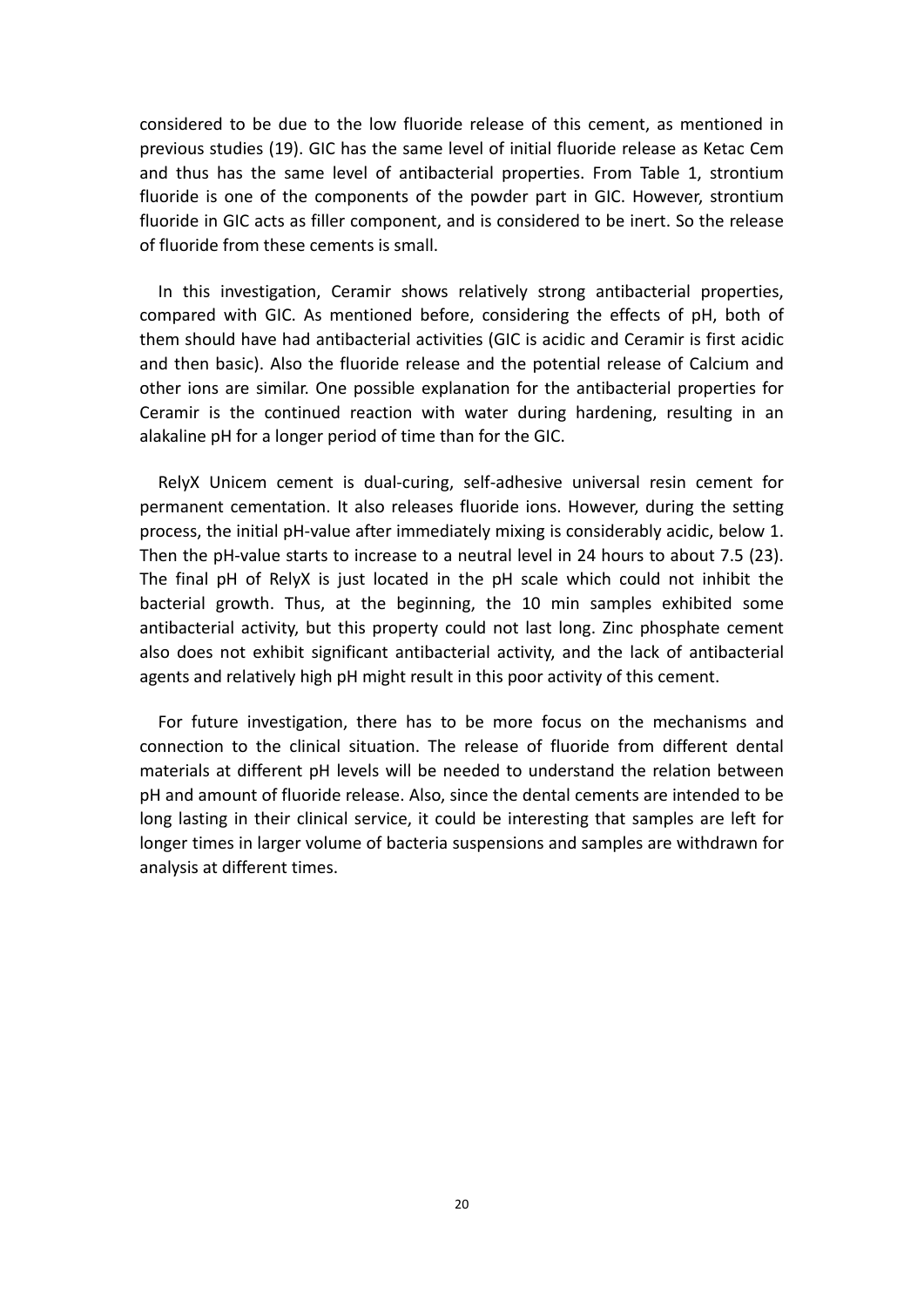## <span id="page-21-0"></span>**5. Acknowledgement**

 This project was done with the help and supervision of Professor Håkan Engqvist at the Department of Engineering Sciences, Applied Meterials Science, Uppsala University.

 I really appreciate Jesper Lööf, R&D Director of Doxa Dental AB in Uppsala, who supplied me materials and gave me a lot of help during entire project. I also appreciate Johanna Engstrand and Erik Unosson, who helped me make samples and revise thesis. Meanwhile, I want to thank Yanling Cai, who gave me a lot of help in antibacterial testing. I am also grateful to everyone in Materials in Medicine.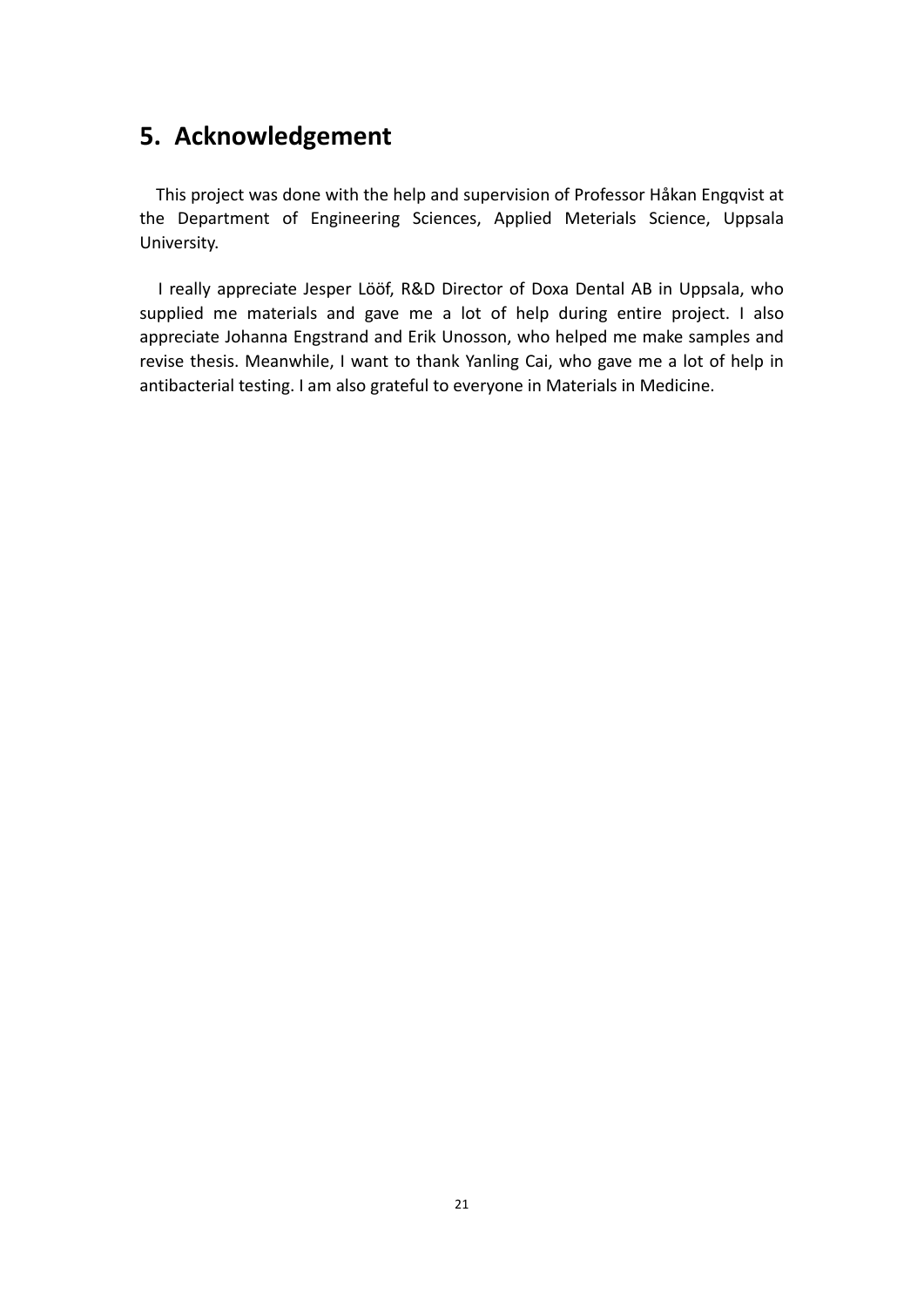## <span id="page-22-0"></span>**6. References**

1. *Current Status of Dental Luting Cements.* **DG, Charlton.** 2004.

2. **Hannig, M.** Transmission electron microscopy of early plaque formation on dental materials in vivo. *Eur J Oral Sci.* 1999, Vol. 107, pp. 55‐64.

3. **Montanaro L, Campoccia D, Rizzi S, Donati ME, Breschi L, Prati C, Arciola CR.** Evaluation of bacterial adhesion of Streptococcus mutans on dental restorative materials. *Biomaterials.* 2003, Vol. 25, pp. 4457‐4463.

4. **Vermeersch G, Leloup G, Delmee M, Vreven J.** Antibacterial activity of glass‐ionomer cements, compomers and resin composites: relationship between acidity and material setting phase. *Journal of Oral Rehabilitation.* 2005, Vol. 32, pp. 368‐374.

5. **Houte, JV.** Role of micro‐organisms in caries etiology. *J Dent Res.* March 1994, Vol. 73, pp. 672‐681.

6. **Daugela P, Oziunas R, Zekonis G.** Antibacterial potential of contemporary dental luting cements. *Stomatologija, Baltic Dental and Maxillofacial Journal.* 2008, Vol. 10, pp. 16‐21.

7. **Clemens B, Eliane S, Andreas P, Bernd H.** Antibacterial activity of restorative dental biomaterials in vitro. *Caries Research.* 2002, Vol. 36, pp. 101‐107.

8. **Thylstrup A, Burke FJT, Wilson NHF, Treveor Burke FJ, Mjor Ivar A.** When is caries, and what should we do about it? *Quintessence Int .* 1998, Vol. 29, pp. 594‐8.

9. **Wiegand A, Buchalla W, Attin T.** Review on fluoride‐releasing restorative materials‐Fluoride release and uptake characteristics, antibacterial activity and influence on caries formation. *Dental Materials.* 2007, Vol. 23, pp. 343‐362.

10. **Marquis RE, Clock SA, Mota‐Meira M.** Fluoride and organic weak acids as modulators of microbial physiology. *FEMS Microbiology Reviews.* 2003, Vol. 26, pp. 493‐510.

11. **Beyth N, Domb AJ, Weiss EI.** An in vitro quantitative antibacterial analysis of amalgam and composite resins. *Journal of Dentistry .* 2007, Vol. 35, pp. 201‐206.

12. **Matalon S, Slutzky H, Weiss EI.** Antibacterial properties of 4 orthodontic cements. *Am J Orthod Dentofacial Orthop.* 2005, Vol. 127, pp. 56‐63.

13. **Lewinstein I, Matalon S, Slutzkey S, Weiss EI.** Antibacterial properties of aged dental cements evaluated by direct‐contact and agar diffusion tests. *J Prosthet Dent.* 2005, Vol. 93, pp. 364‐71.

14. **Weiss EI, Shalhav M, Fuss Z.** Assessment of antibacterial activity of endodontic esalers by a direct contact test. *Endod Dent Traumatol.* 1996, Vol. 12, pp. 179‐84.

15. **Anoopkumar Dukie S, Carey JB, Conere T, Sullivan EO, Pelt FN, Allshire A.** Resazurin assay of radiation response in cultured cells. *The British Journal of Radiology.* 2005, Vol. 78, pp. 945‐947.

16. **O'Brien J, Wilson I, Orton T, Pognan F.** Investigation of the Alamar Blue (resazurin) fluorescent dye for the assessment of mammalian cell cytotoxicity. *Eur J Biochem.* 2000, Vol. 267, pp. 5421‐6.

17. **Zhang HX, Du GH, Zhang JT.** Assay of mitochondrial functions by resazurin in vitro. *Acta Pharmacol Sin.* 2004, Vol. 25, pp. 385‐9.

18. **Hiraishi N, Kitasako Y, Nikaido T, Foxton RM, Tagami J, Nomura S.** Acidity of conventional luting cements and their diffusion through bovine dentine. *International Endodontic Journal.* 2003, Vol. 36, pp. 622‐628.

19. **Rodriguez JPL, Godoy FG, Lindquist R.** Growth inhibition of glass ionomer cements on mutans streptococci. *Pediatr Dent.* 1994, Vol. 16, pp. 346‐49.